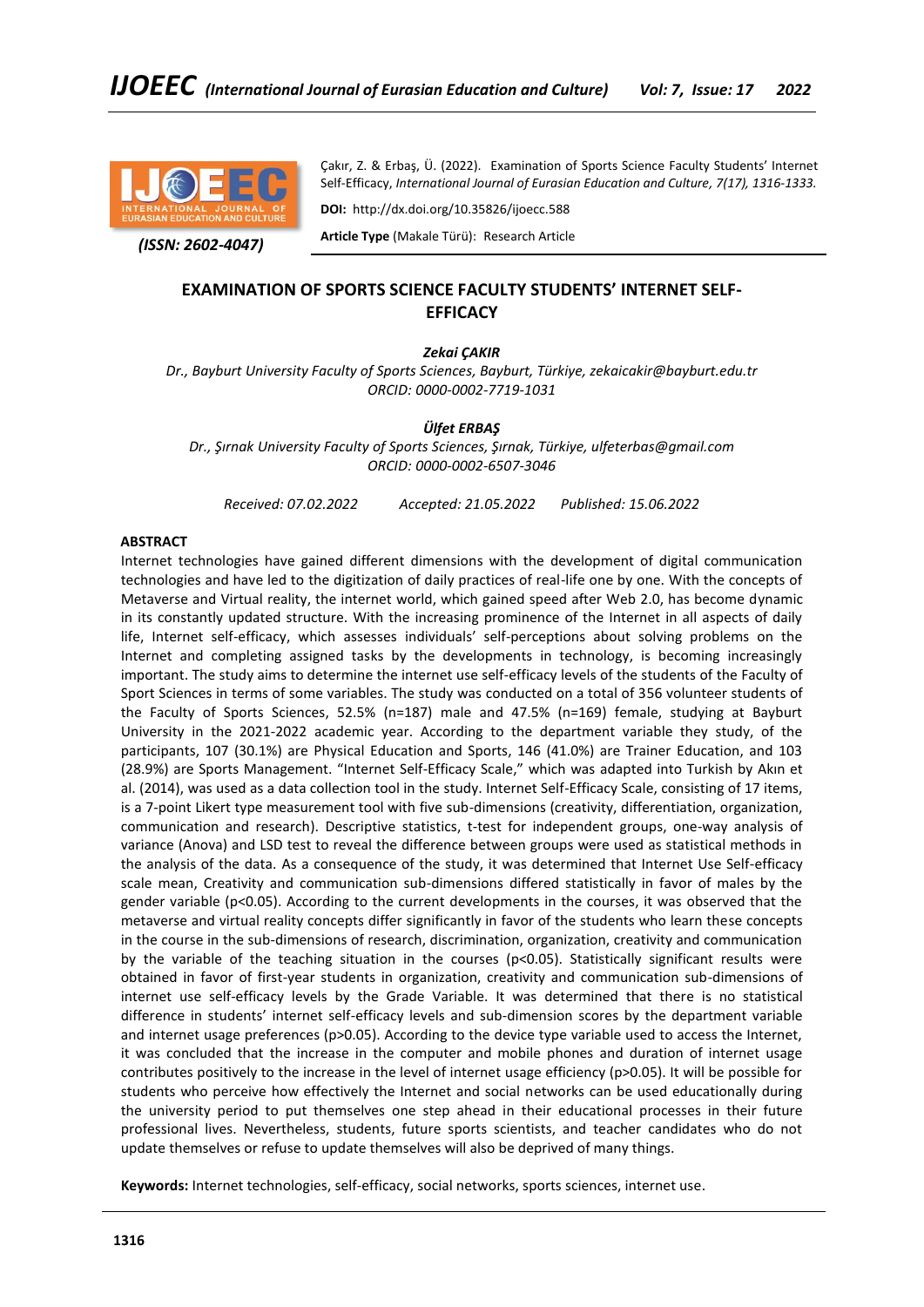#### **INTRODUCTION**

With the developing technology, changes have occurred in many areas of life in the century we live in. With the widespread use of the Internet, the use of internet technologies to carry out all daily routine works of each individual has led to radical changes in the lifestyles of societies. Our life has become easier thanks to highspeed data transmission, online business meetings, next business plans, online education, and technology (Gürbüz & Kahveci, 2021). With the penetration of technology into our lives, the need for Individuals who can think analytically, critically, and innovatively, have high problem-solving skills, design, know how to use technology while accessing information, have high self-efficacy awareness, produce, question, and are technology literate is increasing (Kaya et al., 2020).

The first thing that springs to mind when thinking about technology and education in internet technologies and the utilization of technologies such as computers and mobile devices. The technological advancements witnessed with digitalization have enabled students to become more engaged and to find and learn subjects on their own with the use of computers in education (Keskin & Aktay, 2021). With the increase in the popularity of Internet-based online education platforms, which is a branch of computer-based education during the Covid-19 pandemic of the Internet, which has a wide range of uses, The use of these applications in educational institutions all over the world has increased (Joo et al., 2000).

Teacher candidates trained in physical education teaching and sports sciences need to be equipped with the technologically necessary knowledge and skills (Fisher, 1996; Gronseth et al., 2010). However, it is also supported by the studies carried out in the literature that the students of the Faculty of Sport Sciences do not have sufficient experience in using technology in the education processes in the field of sports sciences. In addition to creating rich learning environments for students, the effectiveness of computers and developing technological tools, mobile Internet, and social media have an important role in responding to students' different learning styles, transferring what has been learned, supporting higher-order thinking, providing the opportunity to compare students with real-life problems and supporting lifelong learning (Coutinho, 2007).

Self-efficacy is a basic concept in social cognitive theory. The notion that an action can be undertaken and continued until it produces effects in a way that is effective on what is going on around it has been defined as an important predictor of human behavior (Bandura, 1989). According to Bandura, in the context of the concept of self-efficacy comes from social learning theory, which includes the late 1800s and is based on a rich historical background, individual factors, the behavior of the individual, and environmental factors affect each other, and with these interactions, the individual's new behavior emerges.

Self-efficacy, like all other aspects of life, is the foundation for a person's happiness, professional motivation, and personal achievement (Teke & Özkılıç, 2016). The more fully an individual believes in having the necessary skills to accomplish a task, the more likely it is to achieve the desired result after striving. Failure is inevitable if the unmotivated effort is not made in the face of difficulties (Zimmerman, 1995).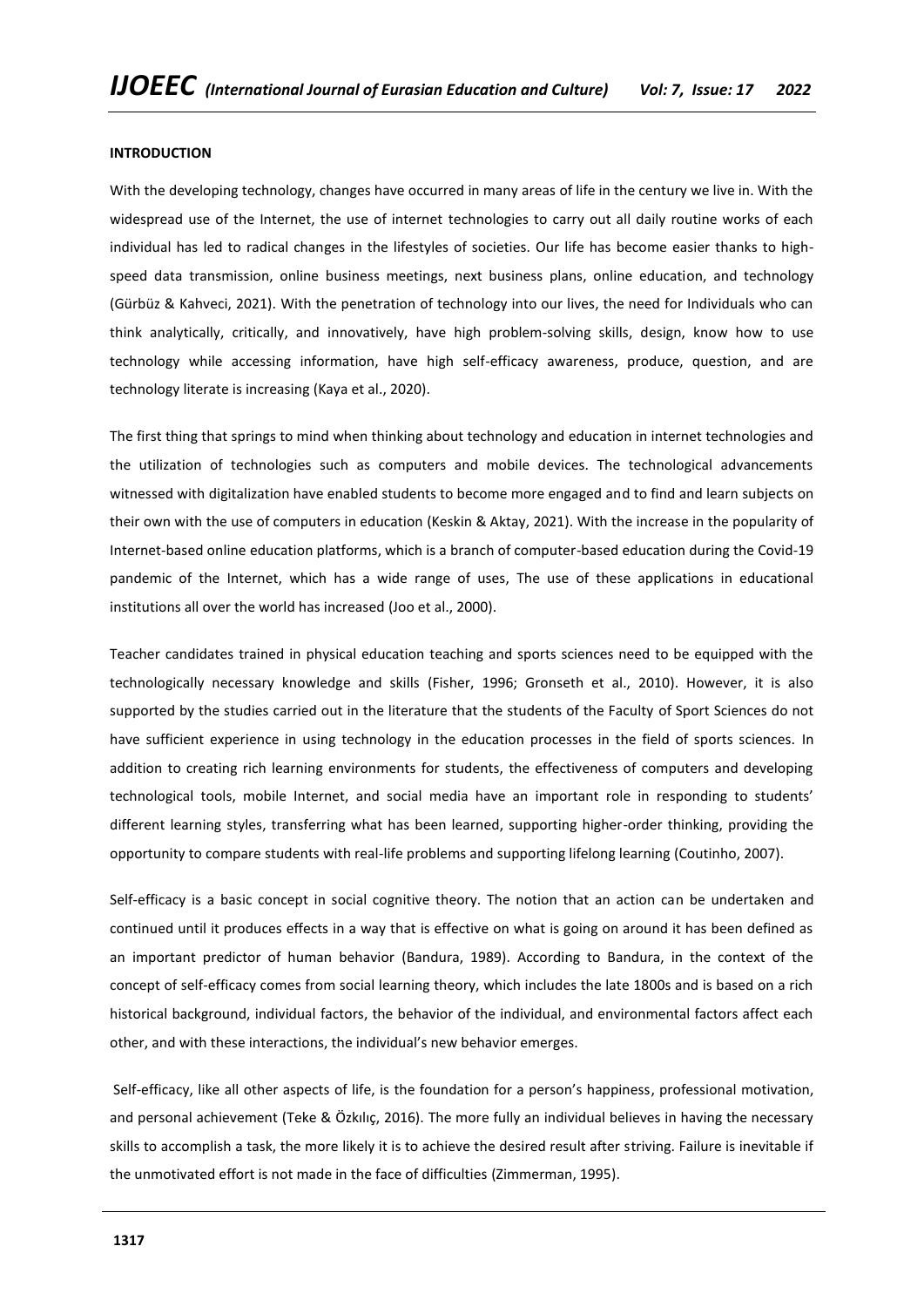In this period when knowledge, power, and productivity skills are more advanced than at any other time in history and artificial intelligence studies gain momentum, we live in a constantly changing age where creativity is fast and fluent, and those who can keep up with developing technologies can survive professionally (Thomas & Li, 2008).

The teacher candidate and trainer of the future are directly proportional to the students of the faculty of sports sciences. Internet technology and high self-efficacy will positively affect the learning quality of students when they transition to the teaching profession (Gürbüztürk et al., 2015). When physical education and sports teacher candidates participate in the education process of students, it may be possible for them to be effective in digital change and transformation processes with their dominance and competence in internet technologies.

The introduction of the concepts of blockchain, artificial intelligence, virtual reality, and metaverse into our lives makes us think about what kind of world the rapid changes in Internet technology will confront teachers, students, the sports industry, and humanity in many fields shortly (Arvas, 2022). It is inevitable to experience many changes in education systems, which in this context directly affect the lives of individuals and societies (Çiftçi, 2021). Any activity that will be done for students to have a good grasp of the concepts of computers, mobile devices, e-learning platforms, metaverse, blockchain, and e-exercise can reduce the anxiety that students will experience in this direction. As students become more familiar with the concepts of using internet technologies, Blockchain, artificial intelligence, virtual reality and metaverse, they will feel competent in the face of developing technological developments, which will contribute to the reduction of their negative attitudes towards computers and educational technologies. Teacher candidates and trainers of the future, who have high self-efficacy in using the developing current internet technologies, will be more effective in their education processes and will also be able to set a positive example for their students.

#### **Purpose and Importance of the Study**

With the increasing prominence of the Internet in all aspects of daily life, Internet self-efficacy, which assesses individuals' self-perceptions about solving problems on the Internet and completing assigned tasks, is becoming increasingly important. It is thought that individuals with high self-efficacy levels are more willing and determined in undertake, start, maintain and terminate a job in their professional and social life.

The study aims to determine the internet use self-efficacy levels of the students of the Faculty of Sport Sciences in terms of some variables.

Within this scope, answers to the following questions were sought.

- 1. What is the Faculty of Sports Sciences students' Internet use self-efficacy level?
- 2. Does the Faculty of Sports Sciences Students' Internet use self-efficacy differ by gender?
- 3. Does the Faculty of Sports Sciences Students' Internet use self-efficacy differ by the department they study?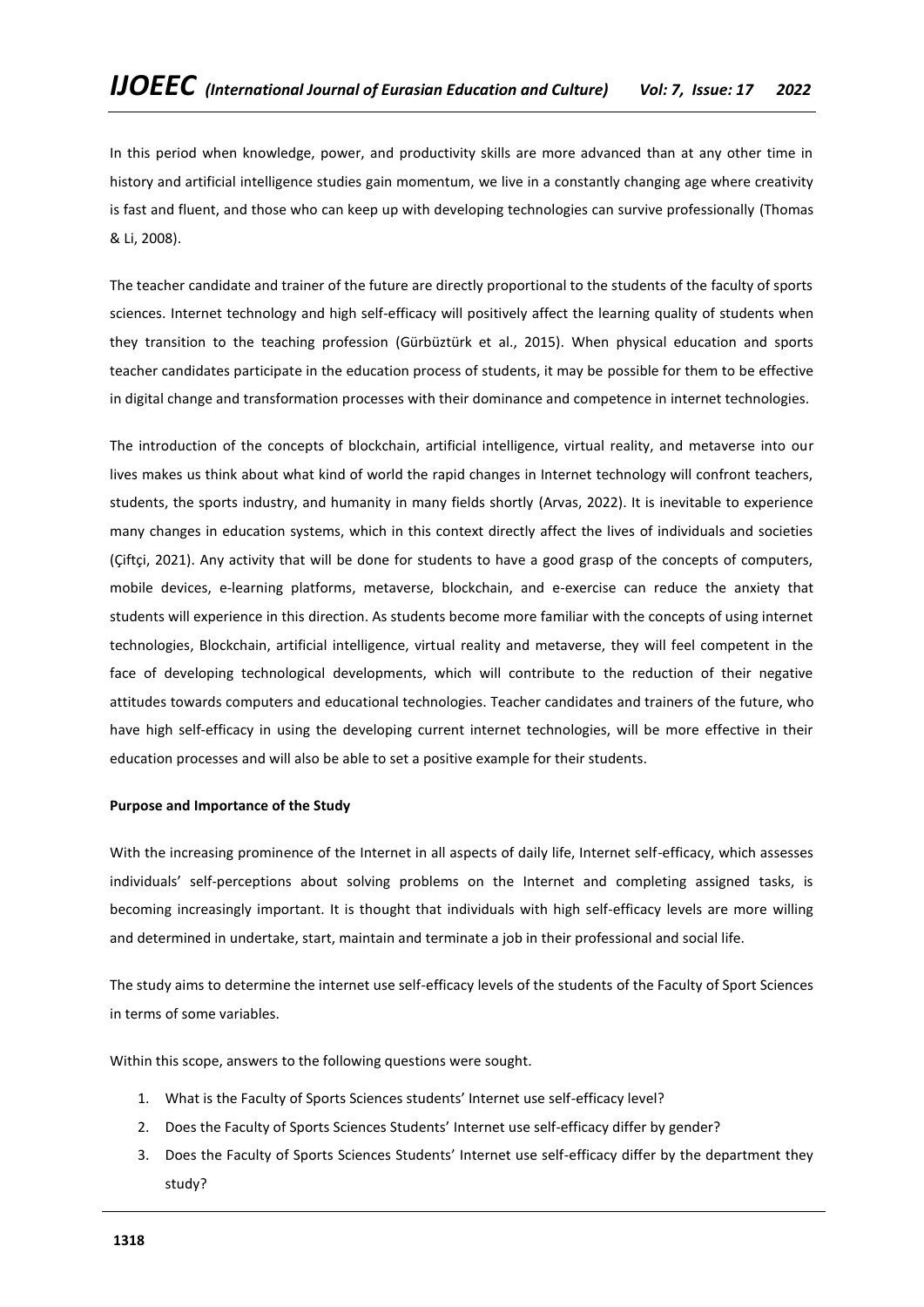- 4. Does the Faculty of Sports Sciences Students' Internet use self-efficacy differ by the grade they study?
- 5. Does the Faculty of Sports Sciences Students' Internet use self-efficacy differ by the internet access devices they have?
- 6. Does the Faculty of Sports Sciences Students' Internet use self-efficacy differ by daily internet usage times?

#### **METHOD**

## **Research Model**

In the study, the survey model, one of the quantitative research methods, was used. A survey model is a study method that provides to reveal a situation as it exists. The individual, subject, object, etc., which is the subject of the research, is tried to be defined in its own conditions and as it is (Karasar, 2013). This study, it was tried to explain the creativity, differentiation, organization, communication, and research levels of the students of the Faculty of Sport Sciences. The main purpose of survey research is to describe the current situation.

#### **Study Group**

The study was conducted on a total of 356 volunteer university students, 52.5% (n=187) male and 47.5% (n=169) female, studying at Bayburt University in the 2021-2022 academic year. According to the department variable they study, of the participants, 107 (30.1%) are Physical Education and Sports, 146 (41.0%) are Trainer Education, and 103 (28.9%) are Sports Management. The data of 11 students who were found not to tick any of the options were excluded. Ethics committee approval was obtained from the Ethics Committee of Şırnak University with the letter dated 19.01.2022 and numbered 2022/3 and E.33144 to carry out the study.

## **Data Collection Tools**

The data of the study were obtained by using the scale method. The scale used consists of two parts, the "Personal Information Form" and the "Internet Self-efficacy Scale" created by the researcher. Data collection tools were applied by the researchers between March-April 2022. In the study, the Cronbach alpha internal consistency coefficient of the scale was found to be .781.

*Demographic Information Form:* It is a self-information form created by the researcher to obtain demographic information of the participants, such as gender, class, previous course taking, duration of daily internet use, and year of internet use.

Internet Self-efficacy Scale: The "Internet Self-Efficacy Scale," developed by Kim and Glassman (2013) and adapted into Turkish by Akın et al. (2014), was used to evaluate the competencies of individuals in successfully performing various internet activities (Kim & Glassman, 2013). Internet Self-Efficacy Scale, consisting of 17 items, is a measurement tool with five sub-dimensions (creativity, differentiation, organization,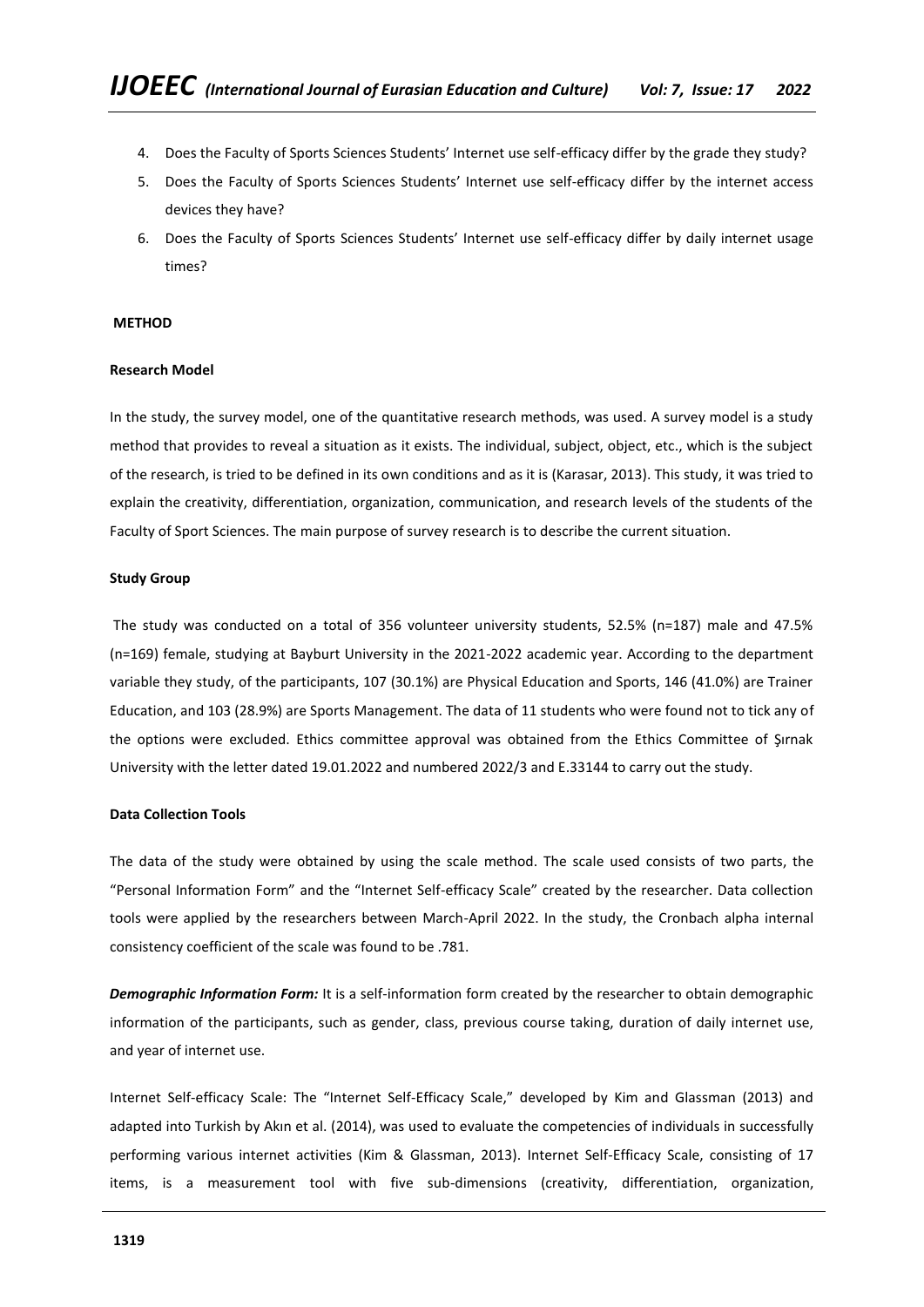communication, and research). The scale has a rating of 7 ("1" Not at all confident, "7" Very confident). Evaluation of the scale is made according to both sub-dimensions and total scores. High scores on the scale mean that individuals have high levels of internet self-efficacy (Akın et al., 2014).

There is no reverse item on the scale. It was interpreted by the researchers that these results obtained from the validity and reliability studies for the original form of the scale provided the validity and reliability of the measurements obtained from the Internet Self-Efficacy Scale.

# **Data Analysis**

Internet self-efficacy levels of the Faculty of Sport Sciences students were determined by utilizing descriptive statistics, arithmetic mean and standard deviation and normality and homogeneity of variances were checked. The skewness and kurtosis coefficients of the data obtained in the current study were examined, and it was determined whether they showed a normal distribution. As a result of the normality analysis, Skewness and Kurtosis values were examined. It was determined that the Skewness and Kurtosis values ranged from -1.5 to +1.5. According to these values, it was accepted that the data had a normal distribution, and parametric tests were used in the analysis of the data (Tabachnick & Fidell, 2013). SPSS 26 version package program was used in the analysis of the data. Besides, a t-test was used in independent groups to compare participants' internet self-efficacy levels by gender, and one-way analysis of variance ANAVO was used to compare internet use durations according to class and department.

#### **Normality of Data**

#### **Normality of Data and Sample Size**

In this study, Skewness and Kurtosis values were examined to determine whether the data were normally distributed, and when the table below is examined, the values of Kurtosis and Skewness between -1.5 and +1.5 show that the data has a normal distribution (Tabachnick & Fidell, 2013).

|                                           | N   | Mean | Median | Min. | Max. | <b>Skewness</b> | <b>Std.Error</b> | <b>Kurtosis</b> | <b>Std.Error</b> |
|-------------------------------------------|-----|------|--------|------|------|-----------------|------------------|-----------------|------------------|
| Internet Self-<br><b>Efficacy Average</b> | 356 | 3.84 | 3,81   | 2,31 | 5.56 | .115            | .129             | $-.609$         | ,258             |
| Research                                  | 356 | 3,83 | 4,00   | 1,00 | 7,00 | $-.129$         | ,129             | ,031            | ,258             |
| Discrimination                            | 356 | 3,97 | 4,00   | 1,25 | 6,50 | $-588$          | 129,             | ,850            | ,258             |
| Organization                              | 356 | 3.83 | 4,00   | 1,00 | 6,33 | $-.307$         | .129             | -,640           | ,258             |
| Creativity                                | 356 | 3,75 | 3,66   | 1,67 | 6,17 | ,235            | 129,             | ,056            | ,258             |
| Communication                             | 356 | 3.78 | 4.00   | 1.00 | 7.00 | ,029            | ,129             | $-.276$         | ,258             |

**Table 1.** Skewness And Kurtosis Values of the Participants' Scores

According to the results of examining the skewness and kurtosis (normal distribution of the data) values of the internet self-efficacy scale and sub-dimension levels in Table 1, it is seen that the data collected within the scope of the research have a normal distribution. Parametric tests were applied because the data had a normal distribution. The skewness coefficient is within the limits of  $\pm$  1.5, and it is possible to say that the scores do not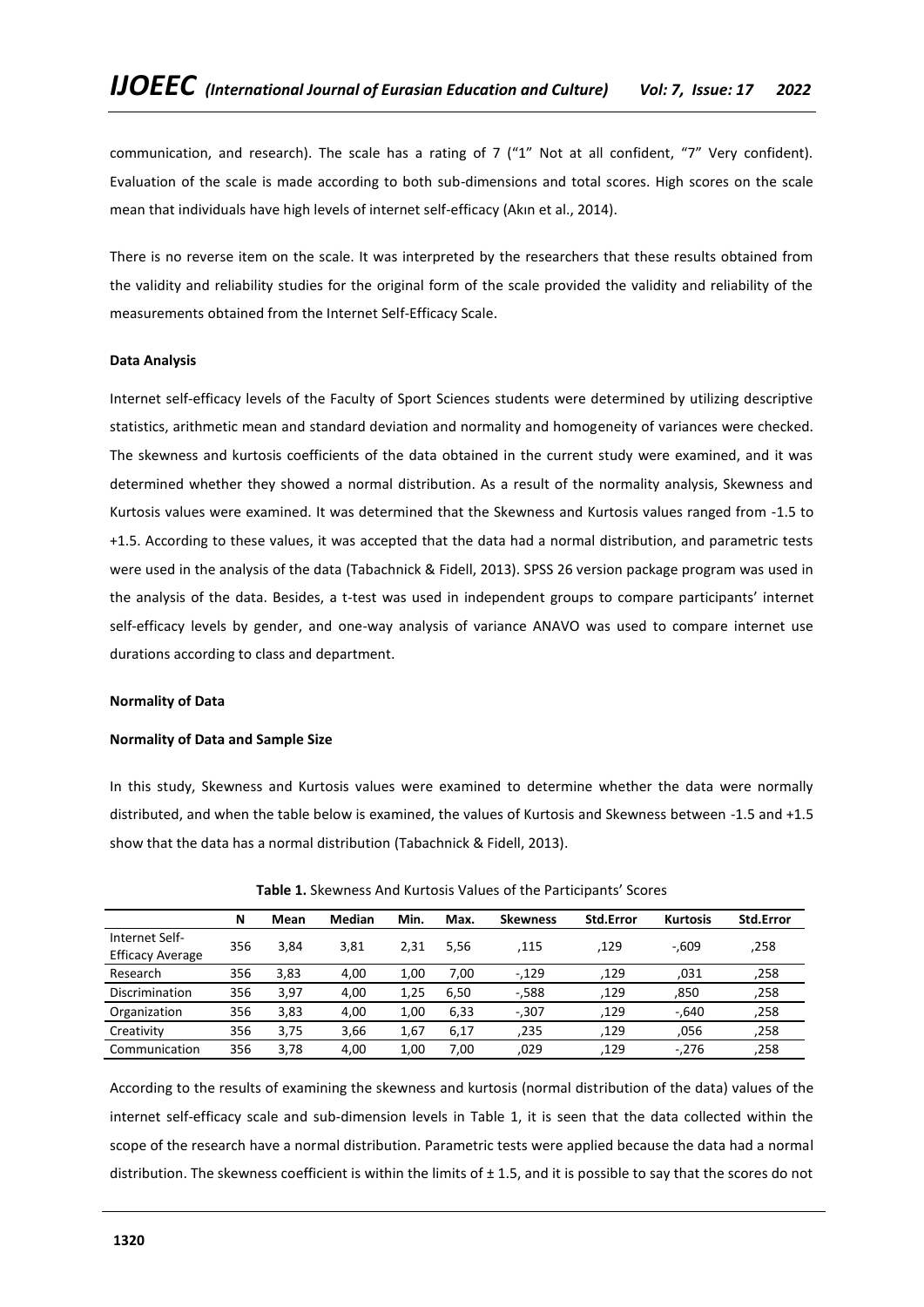show a significant deviation from the normal distribution (Büyüköztürk et al., 2015). Descriptive statistics for the Internet Self-Efficacy Scale mean Research, Discrimination, Organization, Creativity, and Communication sub-dimensions are also shown in Table 1. According to the results of the descriptive statistics, it was observed that participants' Internet self-efficacy mean 3.84, Research sub-dimension mean was 3.83, Discrimination subdimension mean was 3.97, Organization sub-dimension mean was 3.83, creativity sub-dimension mean was 3.75, and Communication sub-dimension means 3.78. Considering the study data, parametric tests (frequency, mean, t-test, one-way analysis of variance (ANOVA)) were conducted to reveal the relationship between the answers given by the participants and the independent variables. In the analysis, arithmetic means, standard deviation, and minimum and maximum values were calculated by utilizing descriptive statistics.

# **FINDINGS**

The study findings were handled by considering various variables. By giving the mean and standard deviations of the internet use self-efficacy levels of the students of the faculty of sports sciences, the gender, department, and class variables of the participants were compared. Table 2 shows the frequencies and percentages of the demographic information of the participants.

| Variable                                                                             |                                      | f   | %    |
|--------------------------------------------------------------------------------------|--------------------------------------|-----|------|
|                                                                                      | Male                                 | 187 | 52,5 |
| Gender                                                                               | Female                               | 169 | 47,5 |
|                                                                                      | <b>Total</b>                         | 356 | 100  |
|                                                                                      | <b>Physical Education and Sports</b> | 107 | 30,1 |
| <b>Department</b>                                                                    | <b>Trainer Education</b>             | 146 | 41   |
|                                                                                      | Sports Management                    | 103 | 28,9 |
|                                                                                      | <b>Total</b>                         | 356 | 100  |
|                                                                                      | 1st Grade                            | 93  | 26,1 |
|                                                                                      | 2nd Grade                            | 81  | 22,8 |
| Class                                                                                | 3rd Grade                            | 85  | 23,9 |
|                                                                                      | 4th Grade                            | 97  | 27,2 |
|                                                                                      | <b>Total</b>                         | 356 | 100  |
|                                                                                      | Yes                                  | 106 | 29,8 |
| Is the Concept of Metaverse and Virtual Reality<br><b>Explained in the Lectures?</b> | <b>No</b>                            | 250 | 70,2 |
|                                                                                      | <b>Toplam</b>                        | 356 | 100  |
|                                                                                      | Homework and Education,              | 67  | 18,8 |
|                                                                                      | Entertaintment-Game                  | 84  | 23,6 |
| <b>Internet Usage Preference</b>                                                     | Socialization                        | 131 | 36,8 |
|                                                                                      | Others                               | 74  | 20,8 |
|                                                                                      | Total                                | 356 | 100  |
|                                                                                      | Computer                             | 145 | 40,7 |
| <b>Devices You Use for Internet Access</b>                                           | Mobile Smartphones,                  | 159 | 44,7 |
|                                                                                      | <b>Other Devices</b>                 | 52  | 14,6 |
|                                                                                      | <b>Total</b>                         | 356 | 100  |
|                                                                                      | Less than 2 Hours                    | 54  | 15,2 |
|                                                                                      | 3-4 hours                            | 61  | 17,1 |
| Daily internet Usage Time                                                            | 5-6 hours                            | 116 | 32,6 |
|                                                                                      | 7+ hours or more                     | 125 | 35,1 |
|                                                                                      | Total                                | 356 | 100  |

**Table 2.** Participants' Demographic Characteristics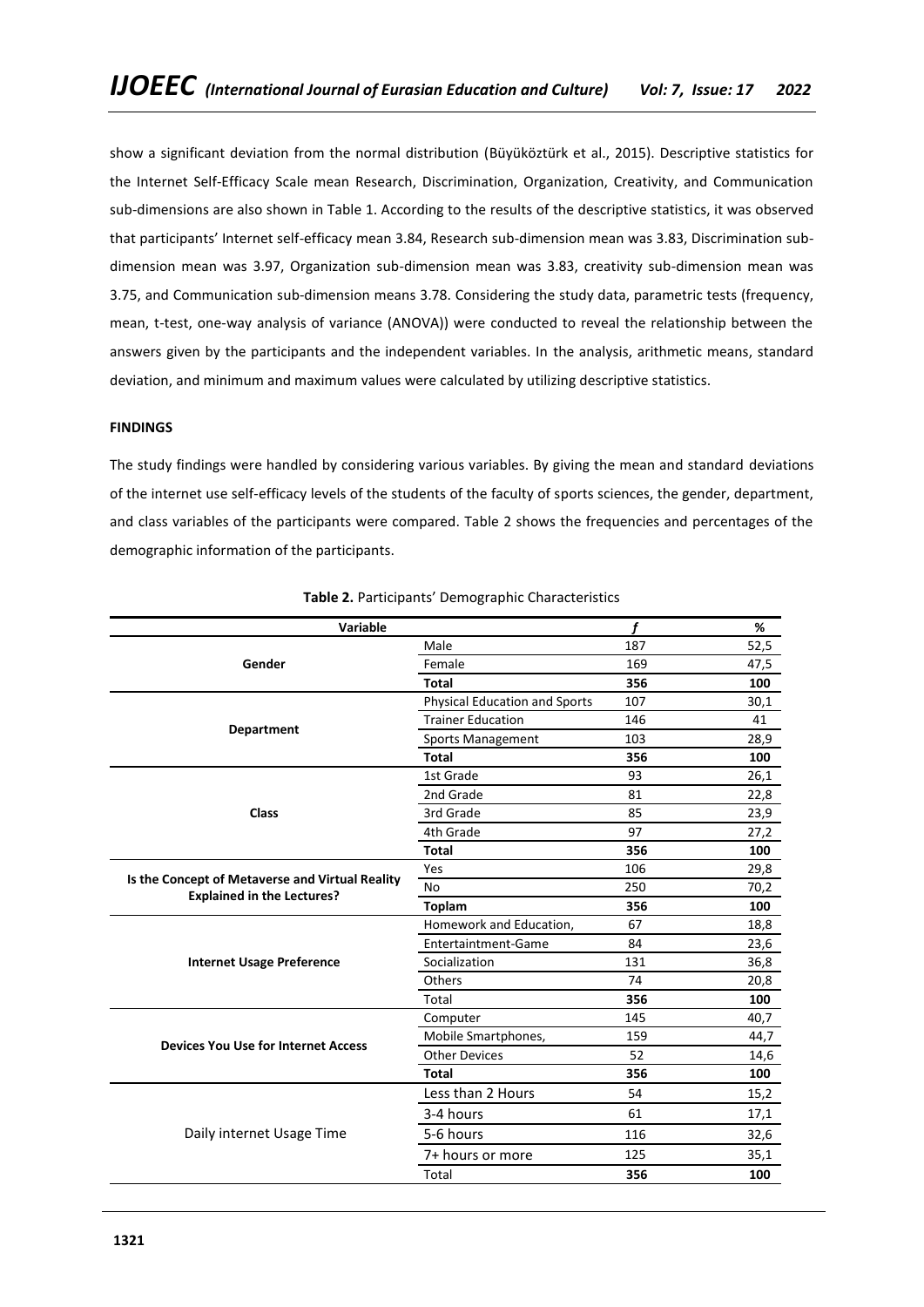Table 2 shows the demographic information of the students of the faculty of sports sciences participating in the study. A total of 356 volunteer students (n=187, 52.5%) were male and (n=169, 4.75%) were female. According to the department variable they study, of the participants, 107 (30.1%) are Physical Education and Sports, 146 (41.0%) are Trainer Education, and 103 (28.9%) are Sports Management. Of the participants, 93 (26.1%) were 1st Grade, 81 (22.8%) were 2nd Grade, 85 (23.9%) were 3rd Grade, and 97 (27%) were 4th Grade students by gender. Of the participants, 106 (29.8%) stated that the concepts of the metaverse and virtual reality were taught in the lessons within the framework of current technologies, and 250 (70.2%) stated that they were not taught in the lessons. According to the variable of the most frequent use of the Internet, of the participants, 97 (18.8%) stated that they use it for Homework and Education, 84 (23.60%) for game entertainment, 131 (36.8%) for Socialization, 74 (20.8%) for other needs. According to the most frequently used device type variable for accessing the Internet, of the participants, 145 (40.7%) stated that they access the Internet with a computer, 159 (44.7%) with mobile smartphones, 52 (14.6%) with other devices. Considering the variable of daily internet usage time, those who use the internet less than 2 hours a day are (n=54, 15.2%), those who use for 3-4 hours are (n=61, 17.1%), those who use for 5-6 hours are (n=116, 32.6%), and those who use for 7 hours or more are (n=125, 35.1%).

| Variable | <b>Sub dimensions</b>         |        |     | $\boldsymbol{x}$ |       | t test |     |         |
|----------|-------------------------------|--------|-----|------------------|-------|--------|-----|---------|
|          |                               |        | N   |                  | Ss    | t      | sd  | P       |
|          | <b>Internet Self-efficacy</b> | Male   | 187 | 3,91             | ,501  | 2,697  | 354 | ,007*   |
|          | <b>Scale</b>                  | Female | 169 | 3,74             | ,670  |        |     |         |
|          | Research                      | Male   | 187 | 3,88             | 1,042 | ,808   | 354 | .420    |
|          |                               | Female | 169 | 3,78             | 1,305 |        |     |         |
|          | <b>Discrimination</b>         | Male   | 187 | 4,02             | ,779  | 1,018  | 354 | .309    |
| Gender   |                               | Female | 169 | 3,93             | ,929  |        |     |         |
|          | Organization                  | Male   | 187 | 3,93             | 1,030 | 1,959  | 354 | .510    |
|          |                               | Female | 169 | 3,71             | 1,139 |        |     |         |
|          | Creativity                    | Male   | 187 | 3,84             | ,651  | 2,520  | 354 | $.013*$ |
|          |                               | Female | 169 | 3,64             | ,859  |        |     |         |
|          | <b>Communication</b>          | Male   | 187 | 3,92             | 1,01  | 2,537  | 354 | $.012*$ |
|          |                               | Female | 169 | 3,63             | 1,150 |        |     |         |

**Table 3.** Results of Independent Group t-Test Analysis by Gender Variable of Participants With Self-Efficacy Levels, Scale Mean And Sub-Dimensions

**\* p<0,05** 

Considering Table 3, it is seen that 187 of the participants are male, and 169 of them are female students. No statistically significant difference was found in the sub-dimensions of research, discrimination, and organization, which are among the sub-dimensions of the internet use self-efficacy scale of the students of the Faculty of Sports Science by gender (p>0.05). In internet self-efficacy scale mean (t[2.697]=.007; p<.0.05), creativity (t[2.520]=.013; p<.0.05) and communication (t[2.537]=.012; p<.0.05) sub-dimensions, as for that, it was determined that the participants differed statistically according to the gender variable.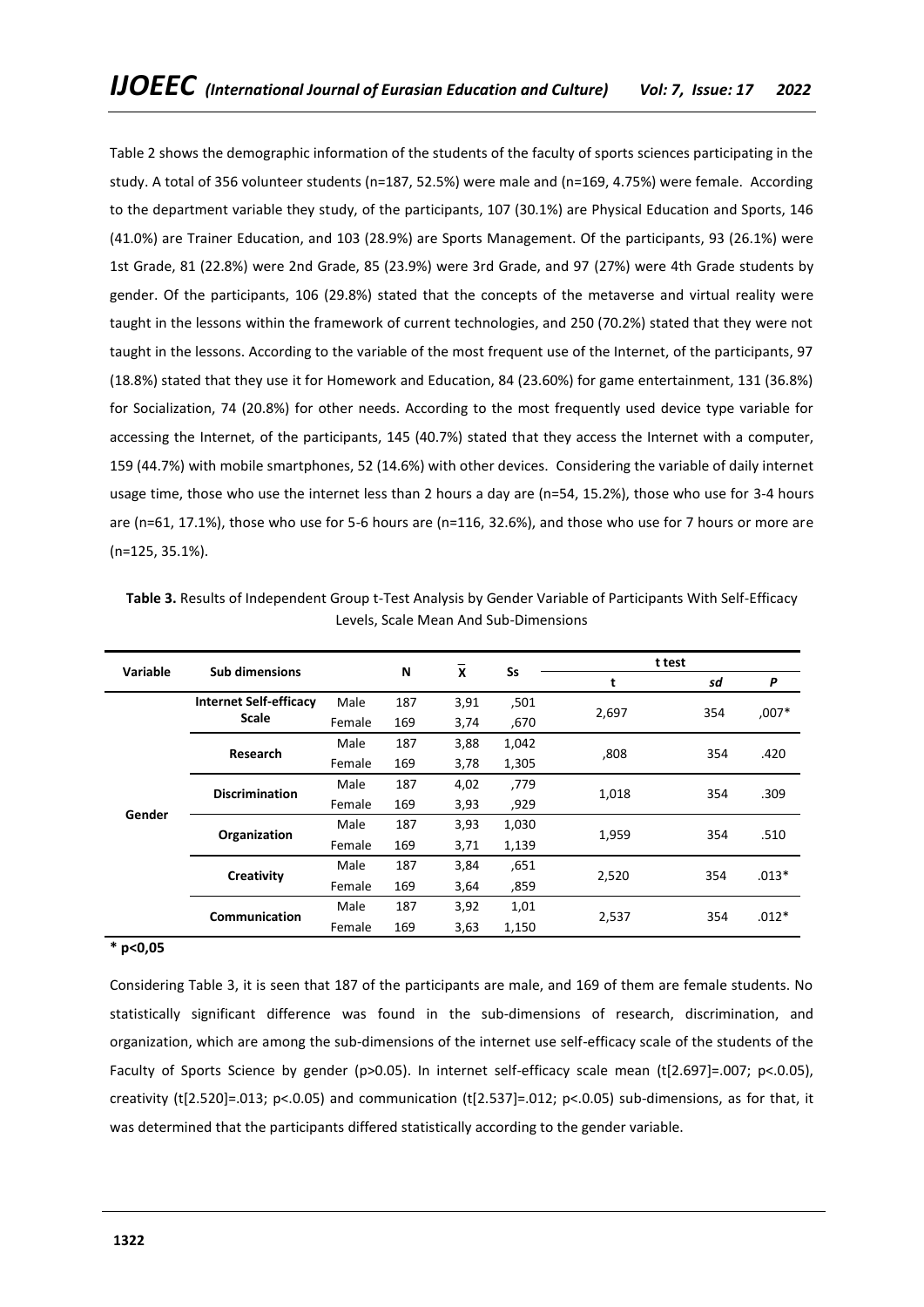According to this analysis, in the mean scores of the internet self-efficacy scale, it was observed that the communication level scores of males (Male<sub>n</sub> = 187 = 3.91  $\pm$  .501) were significantly higher than that of females (Female<sub>n</sub> = 169 = 3.74  $\pm$  .670); in the creativity sub-dimension scores, it was observed that the communication level scores of males (Male<sub>n</sub> = 187 = 3.84 ± .651) were significantly higher than that of females (Female<sub>n</sub> = 169 = 3.69 ± ..859); in communication sub-dimension scores, it was observed that the communication level scores of males (Male<sub>n</sub> = 187 = 3.92 ± 1.01) were significantly higher than that of females (Female<sub>n</sub> = 169 = 3.69 ± 1.150).

| <b>Variable</b>              | <b>Sub dimensions</b> |            | N   | X    | Ss    |       | t test  |         |
|------------------------------|-----------------------|------------|-----|------|-------|-------|---------|---------|
|                              |                       |            |     |      |       | sd    | P       |         |
| Is the Concept of            | <b>Internet Self-</b> | Yes        | 106 | 3,97 | ,725  | 3,013 | 354     | $.003*$ |
|                              | efficacy Scale        | No         | 250 | 3,77 | ,516  |       |         |         |
|                              |                       | Yes        | 106 | 4,07 | 1,204 |       |         | $.015*$ |
|                              | Research              | No         | 250 | 3,74 | 1,149 | 2,387 | 189,903 |         |
|                              | <b>Discrimination</b> | <b>Yes</b> | 106 | 4,05 | ,978  |       |         |         |
| <b>Metaverse and Virtual</b> |                       | No         | 250 | 3,94 | ,795  | 1,152 | 354     | .250    |
| <b>Reality Explained in</b>  |                       | <b>Yes</b> | 106 | 4,01 | 1,163 |       |         |         |
| the Lectures?                | Organization          | No         | 250 | 3,75 | 1,048 | 2,047 | 180,683 | $.040*$ |
|                              |                       | <b>Yes</b> | 106 | 3,87 | ,882  |       |         |         |
|                              | <b>Creativity</b>     | No         | 250 | 3,69 | ,701  | 2,062 | 354     | $.033*$ |
|                              |                       | Yes        | 106 | 3,95 | 1,254 |       |         |         |
|                              | Communication         | No         | 250 | 3,72 | 1,009 | 1,846 | 354     | .066    |

**Table 4.** Results of Independent Group t-Test Analysis by the Variable of Being Aware of Metaverse and Virtual Reality Technologies of Participants With Self-Efficacy Levels, Scale Mean And Sub-Dimensions

# **\* p<0,05**

Considering Table 4, it is seen that 106 of the participants heard the concepts of the metaverse and virtual reality, which are the current concepts of internet technologies, in the course, while 250 of them did not hear these concepts in the course. In the discrimination and communication sub-dimensions from the participants' internet self-efficacy scale sub-dimensions, no statistically significant difference was found according to the state of the current concepts being taught in the course (p>.0.05). It was observed that the current concepts of internet technologies in internet use self-efficacy scale mean (t[23.97]=.003; p<.0.05), Research (t[2.387]=.015; p<.0.05), Organization (t[2.047]=.040; p<.0.05) and Creativity (t[2.062]=.033; p<.0.05) sub-dimensions differ statistically according to the variable of teaching status in the course.

According to this analysis, in the mean scores of the internet self-efficacy scale, it was observed that those who have taught the current concepts of internet technologies in the course (Yes<sub>n</sub> = 106 = 3.97 ± .725) were significantly higher than those who have not learned in the course (No<sub>n</sub> = 250 = 3.77  $\pm$  .516); in the research sub-dimension scores, it was observed that those who had learned the current concepts of internet technologies in the course (Yes<sub>n</sub> = 106 = 4.07  $\pm$  1.204) were significantly higher than those who have not learned in the course (No<sub>n</sub> = 250 = 3.74  $\pm$  1.149); in the organization sub-dimension, it was observed that those who have taught the current concepts of internet technologies in the course (Yes<sub>n</sub> =  $106 = 4.01 \pm 1.163$ ) were significantly higher than those who have not learned in the course (No<sub>n</sub> = 250 = 3.75  $\pm$  1.048); in the creativity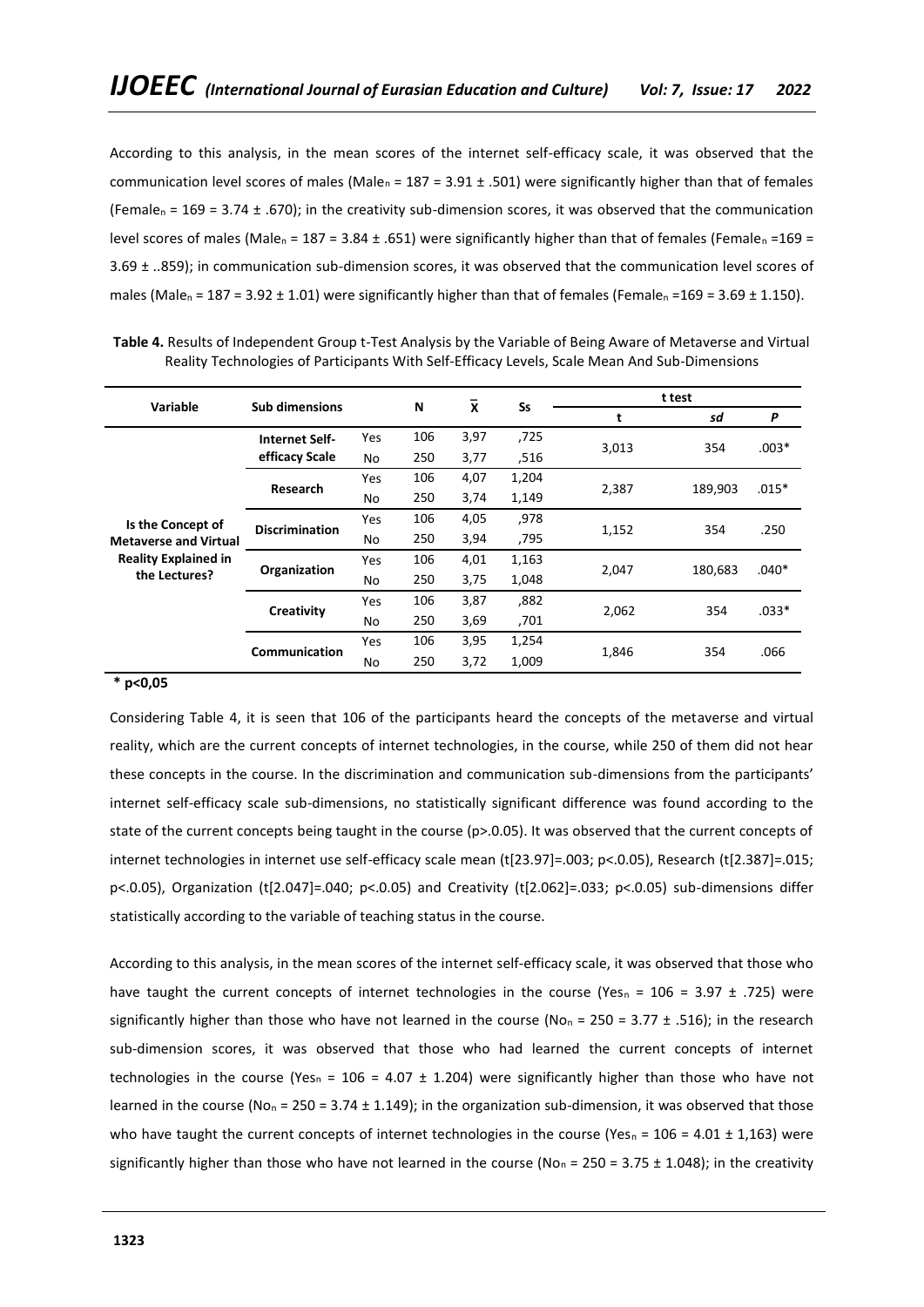sub-dimension, it was observed that those who have taught the current concepts of internet technologies in the course (Yes<sub>n</sub> = 106 = 3.87  $\pm$  882) were significantly higher than those who have not learned in the course  $(No_n = 250 = 3.69 \pm 701).$ 

| Sun<br><b>Dimentions</b>         | <b>Classs</b>            | N   | X    | <b>Ss</b> | variance<br><b>Source</b> | KO<br>КT<br>sd |     | F     | P     | <b>Significant</b><br>difference |                    |
|----------------------------------|--------------------------|-----|------|-----------|---------------------------|----------------|-----|-------|-------|----------------------------------|--------------------|
|                                  | 1st Grade <sup>(a)</sup> | 93  | 3,92 | ,684      | Betwen G.                 | 5,268          | 3   | 1,756 |       |                                  |                    |
| efficacy Scale<br>Internet Self- | 2nd Grade(b)             | 81  | 3,98 | ,586      | Within G.                 | 119,564        | 352 | ,340  |       |                                  |                    |
|                                  | 3rd Grade <sup>(c)</sup> | 85  | 3,73 | ,540      | Total                     | 124,832        | 355 |       | 5,169 | $.002*$                          | $a-c,d;$<br>$b-c;$ |
|                                  | 4th Grade <sup>(d)</sup> | 97  | 3,70 | ,504      |                           |                |     |       |       |                                  |                    |
|                                  | Total                    | 356 | 3,83 | ,592      |                           |                |     |       |       |                                  |                    |
|                                  | 1st Grade <sup>(a)</sup> | 93  | 3,87 | 1,237     | Betwen G.                 | 6,245          | 3   | 2,082 |       |                                  |                    |
|                                  | 2nd Grade <sup>(b)</sup> | 81  | 4,03 | 1,099     | Within G.                 | 483,129        | 352 | 1,373 |       |                                  |                    |
| Research                         | 3rd Grade(c)             | 85  | 3,64 | 1,120     | Total                     | 489,374        | 355 |       | 1,517 | .210                             |                    |
|                                  | 4th Grade <sup>(d)</sup> | 97  | 3,81 | 1,208     |                           |                |     |       |       |                                  |                    |
|                                  | Total                    | 356 | 3,83 | 1,174     |                           |                |     |       |       |                                  |                    |
|                                  | 1st Grade <sup>(a)</sup> | 93  | 3,96 | ,900      | Betwen G.                 | 4,725          | 3   | 1,575 |       |                                  |                    |
|                                  | 2nd Grade <sup>(b)</sup> | 81  | 4,18 | ,870      | Within G.                 | 254,242        | 352 | ,722  |       |                                  |                    |
|                                  | 3rd Grade <sup>(c)</sup> | 85  | 3,87 | ,848      | Total                     | 258,967        | 355 |       | 2,181 | .090                             |                    |
| Discrimination                   | 4th Grade <sup>(d)</sup> | 97  | 3,91 | ,781      |                           |                |     |       |       |                                  |                    |
|                                  | Total                    | 356 | 3,97 | ,854      |                           |                |     |       |       |                                  |                    |
|                                  | 1st Grade <sup>(a)</sup> | 93  | 4,08 | 1,051     | Betwen G.                 | 14,764         | 3   | 4,921 |       |                                  |                    |
|                                  | 2nd Grade(b)             | 81  | 3,96 | 1,142     | Within G.                 | 406,456        | 352 | 1,155 |       |                                  |                    |
|                                  | 3rd Grade <sup>(c)</sup> | 85  | 3,67 | 1,028     | Total                     | 421,219        | 355 |       | 4,262 | $.006*$                          | $a-c,d;$           |
| organization                     | 4th Grade <sup>(d)</sup> | 97  | 3,60 | 1,077     |                           |                |     |       |       |                                  |                    |
|                                  | Total                    | 356 | 3,83 | 1,089     |                           |                |     |       |       |                                  |                    |
|                                  | 1st Grade <sup>(a)</sup> | 93  | 3,85 | ,854      | Betwen G.                 | 5,093          | 3   | 1,698 |       |                                  |                    |
| creativity                       | 2nd Grade <sup>(b)</sup> | 81  | 3,88 | ,817      | Within G.                 | 201,712        | 352 | ,573  |       |                                  |                    |
|                                  | 3rd Grade <sup>(c)</sup> | 85  | 3,69 | ,703      | Total                     | 206,805        | 355 |       | 2,963 | $.032*$                          | $a-d$ ;            |
|                                  | 4th Grade <sup>(d)</sup> | 97  | 3,59 | ,641      |                           |                |     |       |       |                                  |                    |
|                                  | Total                    | 356 | 3,75 | ,763      |                           |                |     |       |       |                                  |                    |
|                                  | 1st Grade <sup>(a)</sup> | 93  | 3,91 | ,987      | Betwen G.                 | 12,878         | 3   | 4,293 |       |                                  |                    |
| communicatio                     | 2nd Grade(b)             | 81  | 3,98 | 1,219     | Within G.                 | 410,321        | 352 | 1,166 |       |                                  | $a-d;$             |
| Ξ                                | 3rd Grade <sup>(c)</sup> | 85  | 3,78 | 1,004     | Total                     | 423,199        | 355 |       | 3,683 | $.012*$                          | $b-d;$             |
|                                  | 4th Grade <sup>(d)</sup> | 97  | 3,50 | 1,103     |                           |                |     |       |       |                                  |                    |
|                                  | Total                    | 356 | 3,78 | 1,091     |                           |                |     |       |       |                                  |                    |

**Table 5.** Participants' Internet Self-efficacy levels Anova-Test Analysis results by the Grade Variable

**\* p<0,05** 

In Table 5, it was determined that the participants' Internet self-efficacy score means (F=5.169; <P 0.05) differed statistically in sub-dimensions of organization (F=4.262; <p 0.05), creativity (F=2.963; <p 0.05), and communication (F=3.683; <p 0.05) by the Grade variable. As a result of the LSD test to determine the source of the difference, in the internet self-efficacy scale average, it was determined that the level means of the 1stgrade  $(X = 3.92)$  students had significantly higher internet usage self-efficacy scores than the 3rd grade  $(X = 3.70)$ and 4th grade (X =3.73) students; and that the level means of the 2nd-grade (X =3.98) students had a significantly higher internet usage self-efficacy score than the 3rd-grade (X =3.73) students. In the organization sub-dimension, it was determined that the mean of the 1st grade (X =4.08) students had significantly higher internet self-efficacy scores than the 3rd grade (X =3.67) and 4th grade (X =3.60) students. It was determined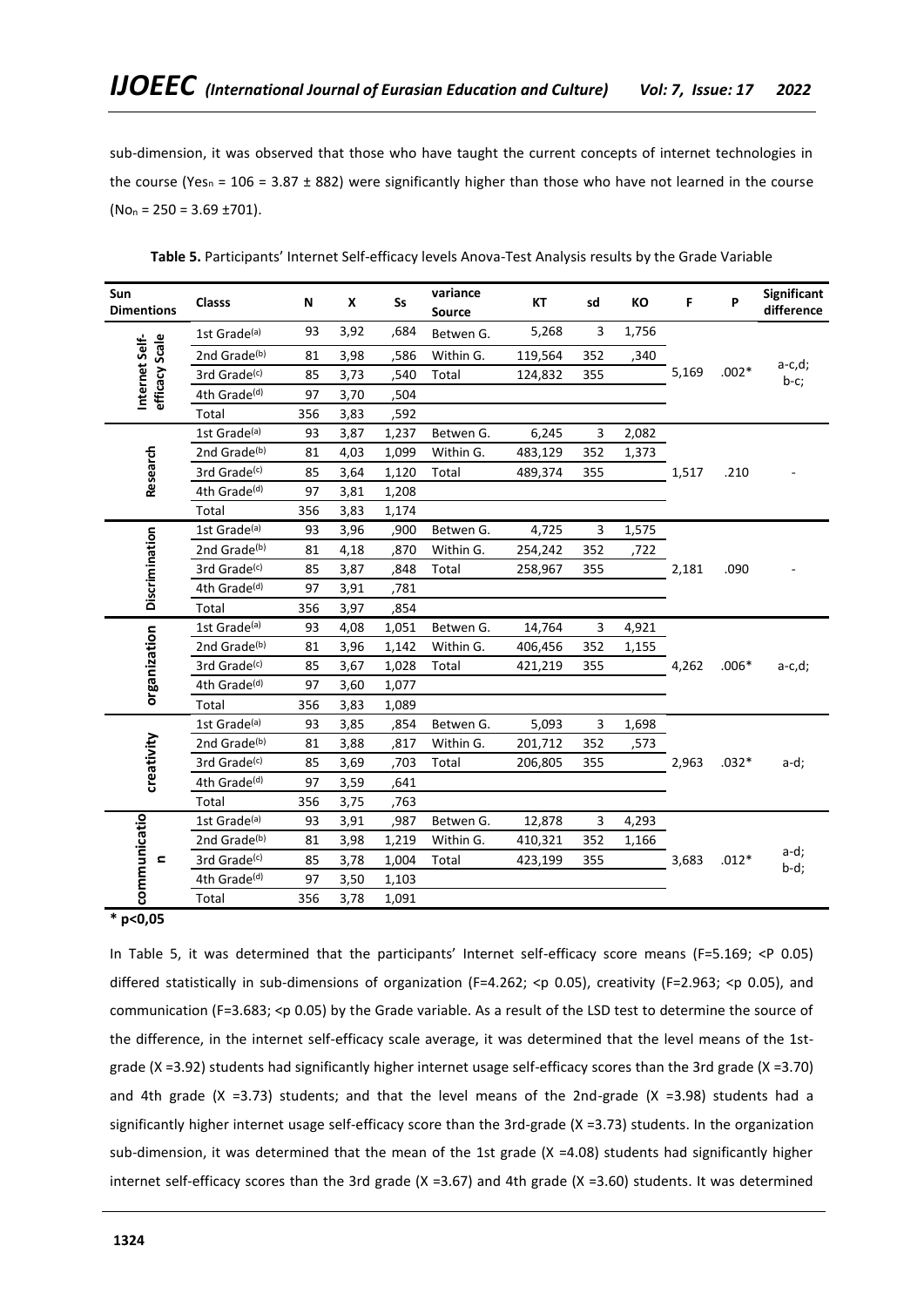that the mean of 1st-grade (X =3.85) students had significantly higher internet self-efficacy - creativity subdimension scores than 4th-grade  $(X = 3.59)$  students. It was determined that the mean of 1st-grade  $(X = 3.91)$ students had significantly higher internet self-efficacy - communication sub-dimension scores than 4th-grade (X =3.50) students. No statistically significant difference was found in the sub-dimensions of research and discrimination (p>0.05).

| Sub<br><b>Dimentions</b>         | <b>Department</b>   | Ν   | X    | Ss    | variance<br>source | КT      | sd             | КO    | F     | P    | <b>Sinificant</b><br>difference |
|----------------------------------|---------------------|-----|------|-------|--------------------|---------|----------------|-------|-------|------|---------------------------------|
|                                  | PES <sup>(a)</sup>  | 107 | 3,92 | ,569  | Betwen G.          | 1,388   | $\overline{2}$ | ,694  |       |      |                                 |
| efficacy Scale<br>Internet Self- | $TE$ (b)            | 146 | 3,78 | ,583  | Within G.          | 123,443 | 353            | ,350  |       |      |                                 |
|                                  | $SM$ (c)            | 103 | 3,79 | ,623  | Total              | 124,832 | 355            |       | 1,985 | .139 |                                 |
|                                  | Total               | 356 | 3,83 | ,592  |                    |         |                |       |       |      |                                 |
|                                  | PES <sup>(a)</sup>  | 107 | 3,98 | 1,184 | Betwen G.          | 7,750   | $\overline{2}$ | 3,875 |       |      |                                 |
| Research                         | $TE$ (b)            | 146 | 3,66 | 1,090 | Within G.          | 481,624 | 353            | 1,364 | 2,840 | ,060 |                                 |
|                                  | $SM$ (c)            | 103 | 3,93 | 1,253 | Total              | 489,374 | 355            |       |       |      |                                 |
|                                  | Total               | 356 | 3,83 | 1,174 |                    |         |                |       |       |      |                                 |
|                                  | PES <sup>(a)</sup>  | 107 | 4,02 | ,876  | Betwen G.          | ,271    | 2              | ,136  |       |      |                                 |
|                                  | $TE$ <sup>(b)</sup> | 146 | 3,96 | ,822  | Within G.          | 258,696 | 353            | ,733  | ,185  | ,831 |                                 |
| Discrimination                   | SM(c)               | 103 | 3,96 |       | ,881 Total         | 258,967 | 355            |       |       |      |                                 |
|                                  | Total               | 356 | 3,97 | ,854  |                    |         |                |       |       |      |                                 |
|                                  | PES <sup>(a)</sup>  | 107 | 3,94 | 1,093 | Betwen G.          | 2,136   | $\overline{2}$ | 1,068 |       |      |                                 |
| Organization                     | $TE$ <sup>(b)</sup> | 146 | 3,8  | 1,102 | Within G.          | 419,083 | 353            | 1,187 | ,900  | ,408 |                                 |
|                                  | $SM$ (c)            | 103 | 3,75 | 1,066 | Total              | 421,219 | 355            |       |       |      |                                 |
|                                  | Total               | 356 | 3,83 | 1,089 |                    |         |                |       |       |      |                                 |
|                                  | $PES$ (a)           | 107 | 3,83 | .791, | Betwen G.          | 1,148   | $\overline{2}$ | ,574  |       |      |                                 |
| Creativity                       | $TE$ (b)            | 146 | 3,71 | ,726  | Within G.          | 205,657 | 353            | ,583  | ,985  | ,375 |                                 |
|                                  | SM <sup>(c)</sup>   | 103 | 3,75 | 784,  | Total              | 206,805 | 355            |       |       |      |                                 |
|                                  | Total               | 356 | 3,75 | ,763  |                    |         |                |       |       |      |                                 |
|                                  | PES <sup>(a)</sup>  | 107 | 3,97 | 1,120 | Betwen G.          | 5,870   | $\overline{2}$ | 2,935 |       |      |                                 |
| Communication                    | $TE$ <sup>(b)</sup> | 146 | 3,74 | 1,075 | Within G.          | 417,329 | 353            | 1,182 | 2,483 | ,085 |                                 |
|                                  | SM <sup>(c)</sup>   | 103 | 3,65 | 1,068 | Total              | 423,199 | 355            |       |       |      |                                 |
|                                  | Total               | 356 | 3,78 | 1,091 |                    |         |                |       |       |      |                                 |

|  | Table 6. Participants' Internet Self-efficacy levels Anova-Test Analysis results by the Department Variable |  |  |  |
|--|-------------------------------------------------------------------------------------------------------------|--|--|--|
|--|-------------------------------------------------------------------------------------------------------------|--|--|--|

**\* p<0,05** 

## **PES=Physical Education and Sports, TE=Training Education, SM=Sport Management**

Table 6 shows that there is no statistically significant difference between the participants' Internet self-efficacy score averages (F=1,985; P> 0.05) in the Research (F=2.840; p>0.05), discrimination (F=.185; p> 0.05), organization (F=.900; p> 0.05), creativity(F=,985; p> 0.05), and communication (F=2,483; p> 0.05) subdimensions by the department variable.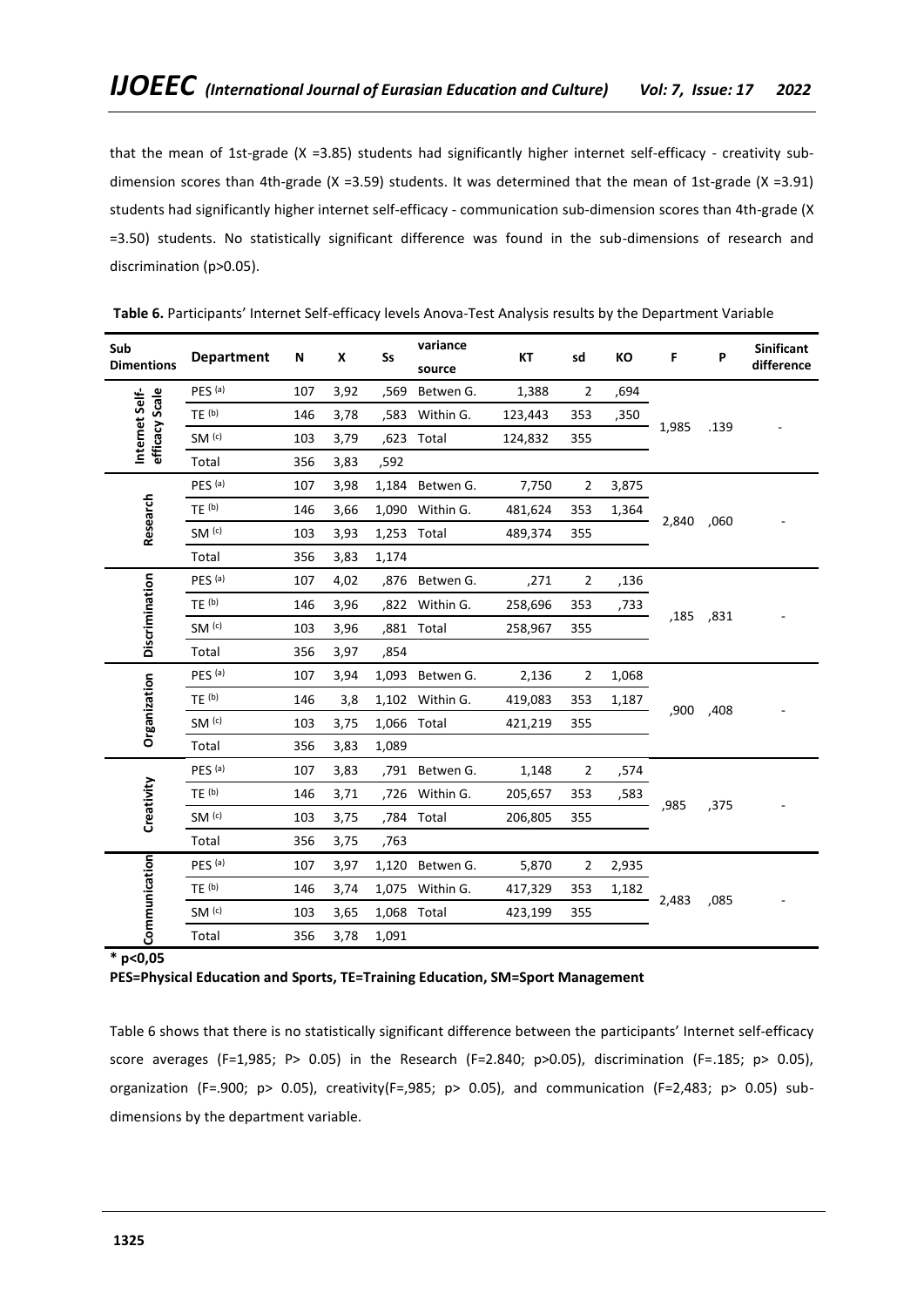| Sub<br><b>Dimentions</b>         | <b>Variable</b>         | N   | X    | <b>Ss</b> | of<br><b>Source</b><br>Variance | <b>KT</b> | sd             | KO     | F.     | P       | <b>Significant</b><br>difference |
|----------------------------------|-------------------------|-----|------|-----------|---------------------------------|-----------|----------------|--------|--------|---------|----------------------------------|
|                                  | Computer <sup>(a)</sup> | 145 | 3,87 | .672      | Betwen G.                       | 10,910    | $\overline{2}$ | 5,455  |        |         |                                  |
| efficacy Scale<br>Internet Self- | Mobile Smartphone (b)   | 159 | 3,93 | ,540      | Within G.                       | 113,922   | 353            | ,323   | 16,902 | $.000*$ | $a-c;$                           |
|                                  | Other <sup>(c)</sup>    | 52  | 3,41 | ,230      | Total                           | 124,832   | 355            |        |        |         | $b-c;$                           |
|                                  | Total                   | 356 | 3,83 | ,592      |                                 |           |                |        |        |         |                                  |
|                                  | Computer <sup>(a)</sup> | 145 | 3,79 | 1,240     | Betwen G.                       | ,473      | $\overline{2}$ | ,236   |        |         |                                  |
| Research                         | Mobile Smartphone (b)   | 159 | 3,87 | 1,134     | Within G.                       | 488,901   | 353            | 1,385  | ,171   | .843    |                                  |
|                                  | Other <sup>(c)</sup>    | 52  | 3,85 | 1,117     | Total                           | 489,374   | 355            |        |        |         |                                  |
|                                  | Total                   | 356 | 3,83 | 1,174     |                                 |           |                |        |        |         |                                  |
|                                  | Computer <sup>(a)</sup> | 145 | 4,04 | ,846      | Betwen G.                       | 6,835     | 2              | 3,418  |        |         |                                  |
| g                                | Mobile Smartphone (b)   | 159 | 4,02 | ,816      | Within G.                       | 252,132   | 353            | ,714   | 4,785  | $.009*$ | $a-c;$<br>$b-c;$                 |
| Discriminati                     | Other <sup>(c)</sup>    | 52  | 3,64 | ,925      | Total                           | 258,967   | 355            |        |        |         |                                  |
|                                  | Total                   | 356 | 3,97 | ,854      |                                 |           |                |        |        |         |                                  |
| Organization                     | Computer <sup>(a)</sup> | 145 | 3,88 | 1,130     | Betwen G.                       | 24,246    | 2              | 12,123 |        |         |                                  |
|                                  | Mobile Smartphone (b)   | 159 | 4,00 | 1,018     | Within G.                       | 396,974   | 353            | 1,125  | 10,780 | $.000*$ | a-c;                             |
|                                  | Other <sup>(c)</sup>    | 52  | 3,21 | ,981      | Total                           | 421,219   | 355            |        |        |         | $b-c;$                           |
|                                  | Total                   | 356 | 3,75 | 1,089     |                                 |           |                |        |        |         |                                  |
|                                  | Computer <sup>(a)</sup> | 145 | 3,78 | ,794      | Betwen G.                       | 18,403    | $\overline{2}$ | 9,201  |        |         |                                  |
|                                  | Mobile Smartphone (b)   | 159 | 3,89 | ,740      | Within G.                       | 188,402   | 353            | ,534   | 17,240 | $.000*$ | $a-c;$                           |
| Creativity                       | Other <sup>(c)</sup>    | 52  | 3,21 | ,458      | Total                           | 206,805   | 355            |        |        |         | $b-c;$                           |
|                                  | Total                   | 356 | 3,75 | .763      |                                 |           |                |        |        |         |                                  |
|                                  | Computer <sup>(a)</sup> | 145 | 3,85 | 1,169     | Betwen G.                       | 9,049     | $\overline{2}$ | 4,524  |        |         |                                  |
| Communicat<br>ÎΟ                 | Mobile Smartphone (b)   | 159 | 3,85 | 1,013     | Within G.                       | 414,151   | 353            | 1,173  | 3,856  | $.022*$ | $a-c;$                           |
|                                  | Other <sup>(c)</sup>    | 52  | 3,40 | 1,038     | Total                           | 423,199   | 355            |        |        |         | $b-c;$                           |
|                                  | Total                   | 356 | 3,78 | 1,091     |                                 |           |                |        |        |         |                                  |

**Tablo7.** The Results of The Anova Test Analysis of The Participants' Internet Self-Efficacy Levels by the Most Used Technological Device Variable In Internet Access

#### **\* p<0,05**

Considering the Table 7, according to the most used device for accessing the Internet, the participants' Internet Usage self-efficacy mesan scores (F=16,902 <p 0.05) differed statistically in Discrimination (F=4.791 <p 0.05), Organization (F=10.459; <p 0.05), Creativity (F=16.911; <p 0.05), and Communication (F=8.888; <p 0.05) subdimensions. As a consequence of the LSD test to determine the source of the difference, it was determined that participants using Computer(X =3.87) and Mobile smartphones (X =3.93) have a higher internet usage selfefficacy level than those who use other internet access devices (X =3,41) in the internet usage self-efficacy scale mean of the Faculty of Sports Sciences students. In the discrimination sub-dimension, it was determined that participants using a computer (X =4.04) and a Mobile Smartphone (X =4.02) has a higher internet usage self-efficacy discrimination level than those who use other internet access device (X =3,64) In the organization sub-dimension, it was determined that participants using Computer(X =3.88) and Mobile Smartphone (X =4.00) has a higher internet use self-efficacy organization level than those who use other internet access device (X =3.21); in the creativity sub-dimension, it was determined that participants using Computer(X =3.78) and Mobile Smartphone (X =3.89) has a higher level of internet use self-efficacy and creativity than those who use other internet access device (X =3.21); in the communication sub-dimension, it was determined that participants using Computer(X =3.85) and Mobile Smartphone (X =3.85) had a higher communication level of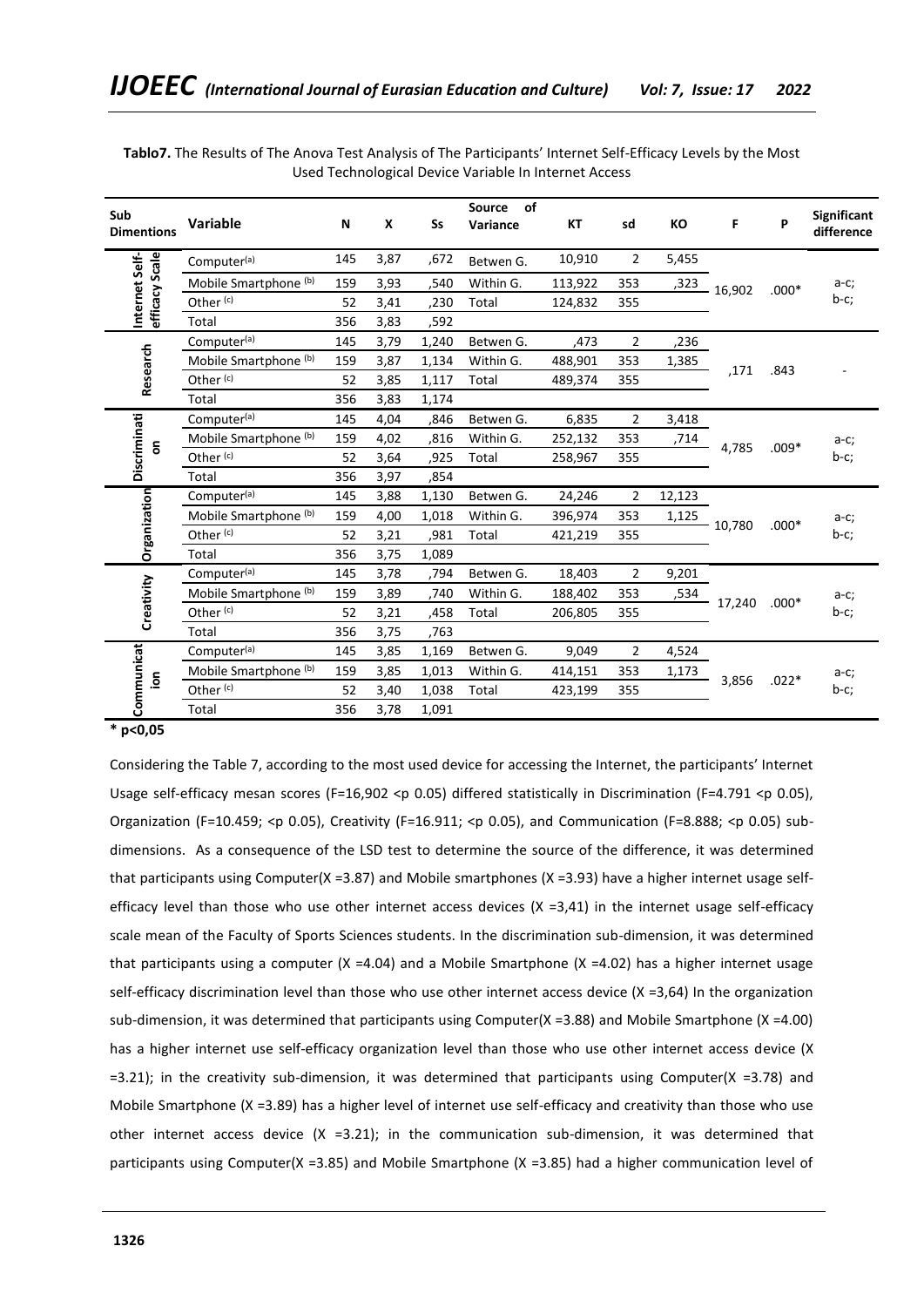internet usage self-efficacy than those who use other internet access devices (X =3,40) No statistically significant difference was found in the sub-dimensions of research (p>0.05).

| Table 8. ANOVA Test Analysis Results according to the Internet Self-Efficacy Levels of the Participants by the |
|----------------------------------------------------------------------------------------------------------------|
| Internet Use Preference Variable                                                                               |

| Sub<br>dimentions                | <b>Variable</b>                    | N   | X    | Ss          | <b>Source</b><br>Variance | οf | <b>KT</b> | sd  | КO    | F     | P    | Significant<br>difference |
|----------------------------------|------------------------------------|-----|------|-------------|---------------------------|----|-----------|-----|-------|-------|------|---------------------------|
|                                  | Homeworks <sup>(a)</sup>           | 67  | 3,79 | .619        | Betwen G.                 |    | 1,072     | 3   | ,357  |       |      |                           |
| efficacy Scale<br>Internet Self- | Entertaintment-Game <sup>(b)</sup> | 84  | 3,89 | ,591        | Within G.                 |    | 123,759   | 352 | ,352  |       |      |                           |
|                                  | Socialization <sup>(c)</sup>       | 131 | 3,88 | ,586        | Total                     |    | 124,832   | 355 |       | 1,017 | .385 |                           |
|                                  | Others <sup>(d)</sup>              | 74  | 3,74 | ,581        |                           |    |           |     |       |       |      |                           |
|                                  | Total                              | 356 | 3,83 | ,592        |                           |    |           |     |       |       |      |                           |
|                                  | Homeworks <sup>(a)</sup>           | 67  | 3,62 | 1,112       | Betwen G.                 |    | 6,358     | 3   | 2,119 |       |      |                           |
|                                  | Entertaintment-Game <sup>(b)</sup> | 84  | 4,03 | 1,097       | Within G.                 |    | 483,015   | 352 | 1,372 |       |      |                           |
| Research                         | Socialization(c)                   | 131 | 3,84 | 1,215       | Total                     |    | 489,374   | 355 |       | 1,545 | .203 |                           |
|                                  | Others <sup>(d)</sup>              | 74  | 3,80 | 1,224       |                           |    |           |     |       |       |      |                           |
|                                  | Total                              | 356 | 3,83 | 1,174       |                           |    |           |     |       |       |      |                           |
|                                  | Homeworks <sup>(a)</sup>           | 67  | 4,04 | ,745        | Betwen G.                 |    | 1,177     | 3   | ,392  |       |      |                           |
|                                  | Entertaintment-Game <sup>(b)</sup> | 84  | 3,93 | .921        | Within G.                 |    | 257,790   | 352 | ,732  |       |      |                           |
|                                  | Socialization(c)                   | 131 | 4,02 | ,897        | Total                     |    | 258,967   | 355 |       | ,536  | .658 |                           |
| Discrimination                   | Others <sup>(d)</sup>              | 74  | 3,89 | ,792        |                           |    |           |     |       |       |      |                           |
|                                  | Total                              | 356 | 3,97 | ,854        |                           |    |           |     |       |       |      |                           |
|                                  | Homeworks <sup>(a)</sup>           | 67  | 3,64 | 1,217       | Betwen G.                 |    | 4,481     | 3   | 1,494 |       |      |                           |
| Organization                     | Entertaintment-Game <sup>(b)</sup> | 84  | 3,92 | .985        | Within G.                 |    | 416,739   | 352 | 1,184 |       |      |                           |
|                                  | Socialization <sup>(c)</sup>       | 131 | 3,91 | 1,088       | Total                     |    | 421,219   | 355 |       | 1,262 | .287 |                           |
|                                  | Others <sup>(d)</sup>              | 74  | 3,74 | 1,070       |                           |    |           |     |       |       |      |                           |
|                                  | Total                              | 356 | 3,83 | 1,089       |                           |    |           |     |       |       |      |                           |
|                                  | Homeworks <sup>(a)</sup>           | 67  | 3,79 | ,859        | Betwen G.                 |    | 1,064     | 3   | ,355  |       |      |                           |
|                                  | Entertaintment-Game <sup>(b)</sup> | 84  | 3,71 | ,738        | Within G.                 |    | 205,741   | 352 | ,584  |       |      |                           |
| Creativity                       | Socialization(c)                   | 131 | 3,80 | .761        | Total                     |    | 206,805   | 355 |       | ,607  | .611 |                           |
|                                  | Others <sup>(d)</sup>              | 74  | 3,67 | ,707        |                           |    |           |     |       |       |      |                           |
|                                  | Total                              | 356 | 3,75 | ,763        |                           |    |           |     |       |       |      |                           |
|                                  | Homeworks <sup>(a)</sup>           | 67  | 3,81 | 1,058       | Betwen G.                 |    | 3,451     | 3   | 1,150 |       |      |                           |
|                                  | Entertaintment-Game <sup>(b)</sup> | 84  | 3,66 |             | 1,038 Within G.           |    | 419,749   | 352 | 1,192 |       |      |                           |
|                                  | Socialization <sup>(c)</sup>       | 131 | 3,90 | 1,101 Total |                           |    | 423,199   | 355 |       | ,965  | .410 |                           |
| Communication                    | Others <sup>(d)</sup>              | 74  | 3,71 | 1,161       |                           |    |           |     |       |       |      |                           |
|                                  | Total                              | 356 | 3,78 | 1,091       |                           |    |           |     |       |       |      |                           |

**\* p<0,05** 

Table 8 shows that there is no statistically significant difference between the participants' Internet self-efficacy score averages (F=1,017; P> 0.05) in the Research (F=1.545; p>0.05), discrimination (F=.536; p> 0.05), organization (F=.1.262; p> 0.05), creativity(F=,607; p> 0.05), and communication (F=965; p> 0.05) subdimensions by Internet Self-Efficacy Levels of Participants. In the study conducted by Zengin and Alver (2017), it was concluded that those who use the Internet as a means of communication and entertainment are more effective in communication skills than those who use the Internet for scientific and learning purposes.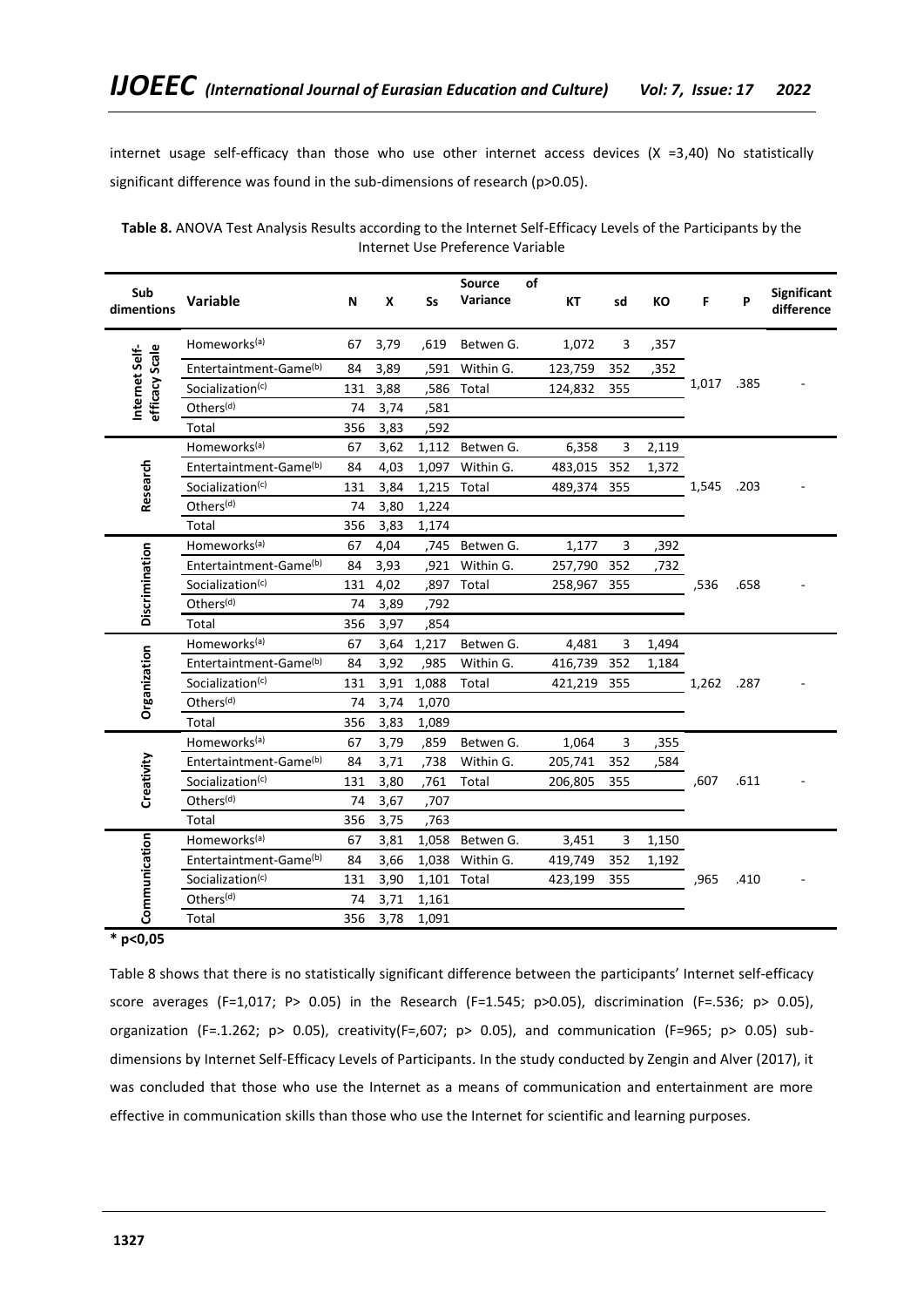| Sub<br>dimentions      | Variable                                       | N | x | Ss | Variance<br>source     | КT          | sd | КO       | F      | P       | Significant<br>difference |
|------------------------|------------------------------------------------|---|---|----|------------------------|-------------|----|----------|--------|---------|---------------------------|
| Internet Self-efficacy | Less than 2 Hours <sup>(a)</sup>               |   |   |    | 54 3,27 ,494 Betwen G. | 31,942      |    | 3 10,647 |        |         |                           |
|                        | 3-4 hours <sup>(b)</sup>                       |   |   |    | 61 3,53 ,497 Within G. | 92,890 352  |    | ,264     |        |         | b-a;<br>$c-a,b,$ ;        |
| Scale                  | 5-6 hours <sup>(c)</sup>                       |   |   |    | 116 4,00 ,480 Total    | 124,832 355 |    |          | 40,347 | $.000*$ | $d-a,b$                   |
|                        | 7+ hours or more <sup>(d)</sup> 125 4,06 ,557  |   |   |    |                        |             |    |          |        |         |                           |
|                        | Less than 2 Hours <sup>(a)</sup> 356 3,83 ,592 |   |   |    |                        |             |    |          |        |         |                           |

**Table 9.** ANOVA Test Analysis Results According to the Internet Self-Efficacy Levels of the Participants by the Time Spent on the Internet Variable

**\* p<0,05** 

Considering Table 9, according to the variable of time spent on the Internet for accessing the Internet, the participants' Internet Use self-efficacy mean scores (F=40,347 <p 0.05) differed statistically. In consequence of the LSD test to determine the source of the difference, in the Internet use self-efficacy scale mean of the students of the Faculty of Sports Sciences, it was determined that the students who spent Less Than 2 Hours (X  $=$  3.27), 3-4 hours (X = 3.53), 5-6 hours (X = 4.00), 7+ hours and more (X = 4.06) on the Internet have higher internet usage self-efficacy levels as their usage time increases. It was determined that the students who spend 7+ hours or more on the Internet have the highest internet usage self-efficacy levels, and the students who use the Internet for 2 hours or less have the lowest internet usage self-efficacy levels.

#### **CONCLUSION and DISCUSSION**

According to the results obtained from the internet use self-efficacy scale applied to the students of the Faculty of Sport Sciences, it was determined that the arithmetic averages were ( $\bar{x}$  =3.83) in the research dimension, ( $\bar{x}$ =3.97) in the differentiation dimension,  $(\bar{x} = 3.83)$  in the organization dimension,  $(\bar{x} = 3.75)$  in the creativity dimension and  $(x = 3.78)$  in the communication dimension. In addition, the general average of the internet usage self-efficacy scores of the students of the Faculty of Sports Sciences was found as ( $\bar{x}$  =3.84). In this research, which examines the self-efficacy perceptions of the new social order, which is defined as the information society, regarding the use of digital communication technologies, computers, and the Internet, the general average and sub-dimension scores were found to be moderate in general.

As a consequence of the study, it is seen that the general average the internet usage self-efficacy perceptions of students of the Faculty of Sports Sciences, who are the candidates for the future teacher, trainers and managers, differs significantly in favor of men in the creativity and communication sub-dimensions, and there is no difference in the research, discrimination and organization sub-dimensions. (Table 3.) The results of the study are similar to the results of the study conducted in the field article to determine the self-efficacy of classroom teachers for educational internet use (Elkatmış, 2014; Keskin & Aktay, 2021) . (Table 3)

In consequence of the study, according to the variable of the metaverse concept and virtual reality concepts being taught in the courses, it was determined that the general mean ( $\bar{x}$  =3.97) of the internet usage self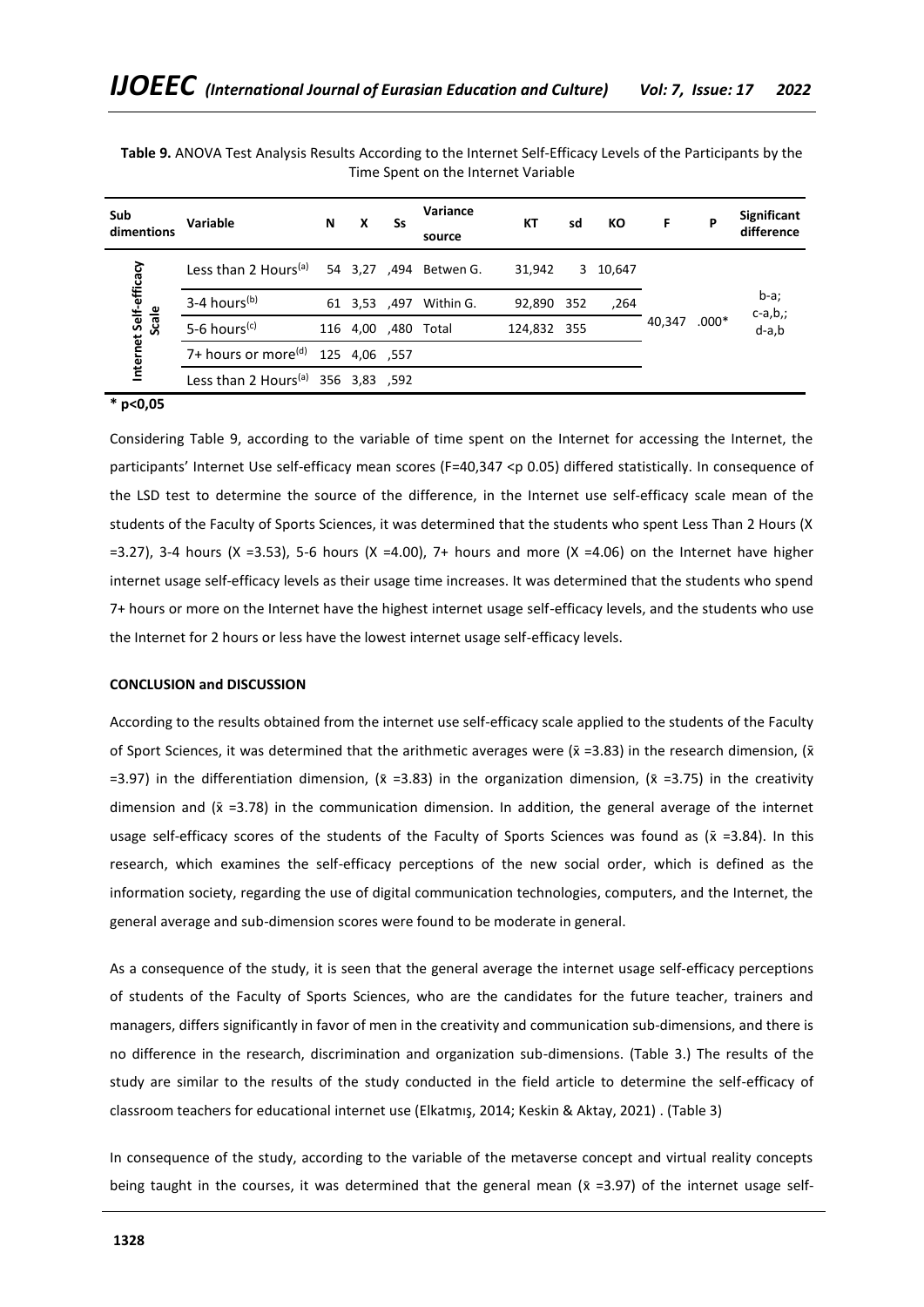efficacy levels of the students who have learned these subjects in the courses differs significantly in favor of those who have learned the current concepts in their courses in the Research( $\bar{x}$  =4.07), Organization( $\bar{x}$  =4.01), Creativity( $\bar{x}$  =3.87) and Communication( $\bar{x}$  =3.95) sub-dimensions (Table 4). The teaching of these concepts, which are the newest link of current developments in technology in the courses, contributes positively to the students' research, organization, creativity, and communication levels. The subject of transferring the course contents that are in line with the current information by the faculty members to the students will increase the sense of curiosity in students, and the effective use of technologies in research, organization, creativity, and communication will encourage both faculty and students.

Within the scope of the study, when the internet self-efficacy levels of the students according to the class variable were examined, in the general mean of the scale, it was seen that the internet usage self-efficacy levels of the 1st-grade participants were significantly higher than the 3rd and 4th-grade students, and the 2ndgrade students' internet usage self-efficacy levels were significantly higher than the 3rd-grade students. In the organization sub-dimension, 1st-grade students were found to be significantly higher in the sub-dimensions of internet use self-efficacy compared to 3rd and 4th-grade students; in the creativity sub-dimension, 1st-grade students were found to be significantly higher than 3rd-grade students in the sub-dimensions of internet use self-efficacy; in the communication sub-dimension, 1st-grade students and 2nd-year students were found to be significantly higher in the sub-dimensions of internet use self-efficacy compared to 3rd-grade students. There are studies in the literature that directly and indirectly parallel the findings of our study. Since the validity period of the knowledge and skills acquired at school changes with each new development, updating it is inevitable. It is thought that many nations, where learning systems will be digitalized in the future, will tend towards a schoolless society (Özkul, 2008). In this direction, it is thought that traditional understandings that do not update themselves and refuse to update themselves on internet technologies to be given at every grade level will be ineffective. (Table 5)

Considering the Department Variable in the study, it is seen that there is no difference between the departments in the scale general averages of the internet self-efficacy levels of the students studying in Physical Education and Sports, Coaching Education, and Sports Management departments and the subdimensions of the scale Research, Discrimination, Organization, Creativity, and Communication. It is also seen that there are different studies in the literature stating that students studying at different undergraduate levels show a significant difference according to the department (Gömleksiz & Erten, 2013; Teke & Özkılıç, 2016; Tuncer & Tanaş, 2011). This may be because all students in the faculty of sports sciences receive the same number of information technology course hours in their respective specialties. Consequently, there is a tremendous need for students in the faculty of sports sciences to conduct research in sports informatics and basic internet technologies. (Table 6)

Considering the most used technological device variable for internet access in the study, Internet self-efficacy levels were found to be higher in those who used Mobile Phones (X =3.93) in general average scores,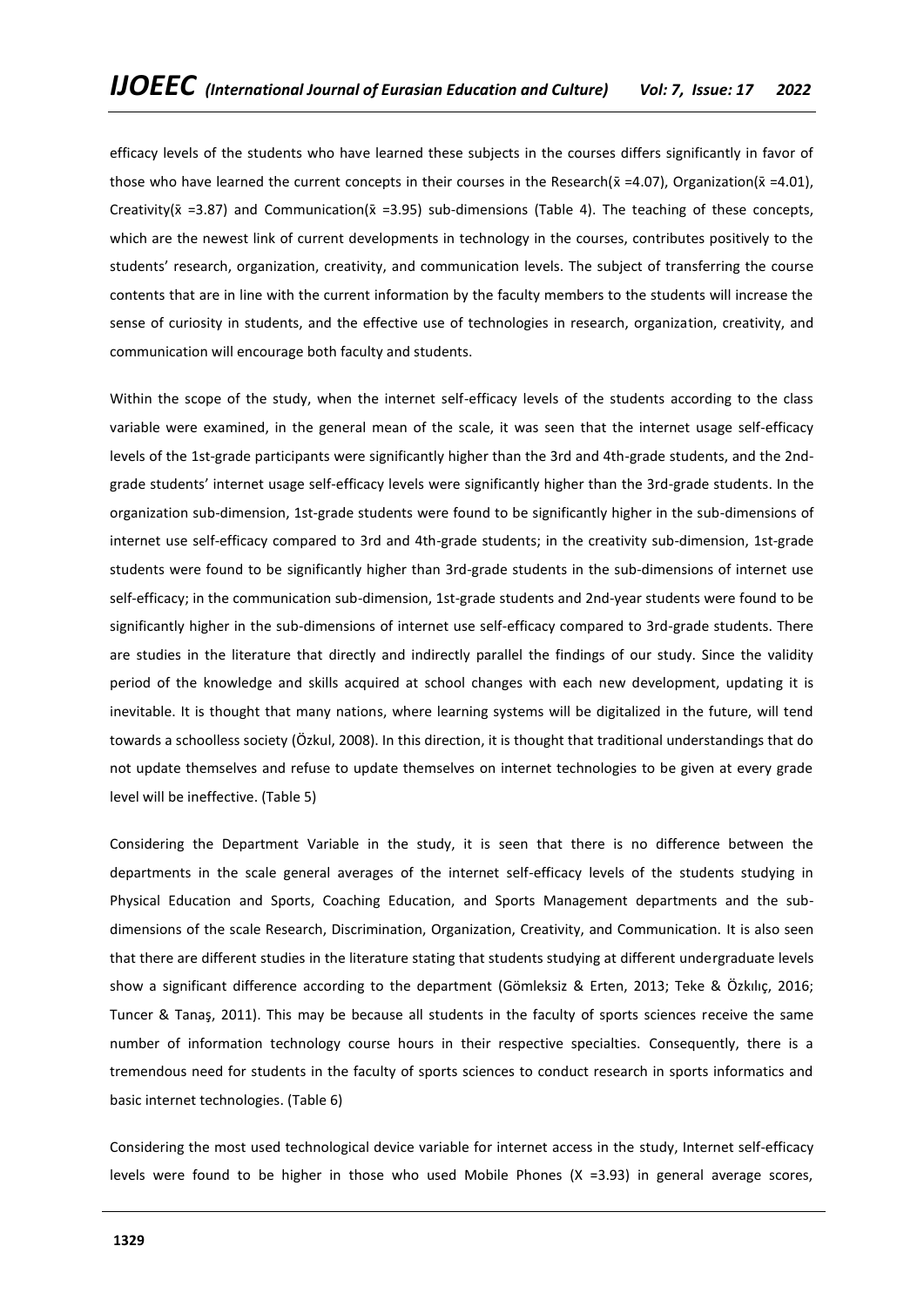computers  $(X = 4.04)$  in the Discrimination sub-dimension, Mobile Phones  $(X = 4.00)$  in the organization subdimension, Mobile Phone (X =3.89) in the creativity sub-dimension, and Mobile Phones (X =3.85), Computer (X =3.85) in the communication sub-dimension. There are also studies showing that the high frequency of computer use by students who own a computer has a positive effect on their internet use self-efficacy level (Akgün et al., 2014; Çelik & Bindak, 2005). Considering the other studies in the literature, in the periods when smartphone usage was not common, computer use was more effective (Sherer, 1997), and in recent years, the effect of mobile devices on the increase in internet usage proficiency with the increase in the use of smartphones in society.

Considering the internet usage preferences in the study, it was determined that the use of homework, socialization, games, and entertainment were highly preferred. Was stated by many researchers that after the effective use of information technologies, students make many positive contributions to the teaching process (Akın & Çeçen, 2015).

Considering the study results in the literature, as the time spent on the Internet increases, the level of Internet self-efficacy perception also increases. A high degree of internet usage indicates that a steady favourable trend toward computer and internet usage has begun to emerge in our lives. It is thought that the knowledge and skills gained at school will increase the productivity of the students of the Faculty of Sports Sciences both in their professional lives and, in their business, and school lives as teacher candidates, trainers and sports specialists.

In the study, when the daily internet usage times of the students were examined, it was determined that the internet usage self-efficacy levels increased as the time spent on the Internet increased. As the internet usage time of many people who spend most of their time on the Internet increases only because of the attraction of the Internet, their productivity in their work and school life is adversely affected (Young, 2004). It is thought that the efficiency to be obtained will be even higher by increasing the quality of the time spent on the Internet. It will be possible for students who perceive how effectively the Internet and social networks can be used educationally during the university period to put themselves one step ahead in their educational processes in their future professional lives. Nevertheless, students, future sports scientists, and teacher candidates who do not update themselves or refuse to update themselves will also be deprived of many things.

This study has some limitations. The study group consisted of Bayburt University Faculty of Sports Science students, and this study can be repeated with different student populations and different university students studying in different departments. In our study, a situation determination was made.

# **RECOMMENDATIONS**

Consequently, internet technologies and developing systems should be designed in a way that will positively affect students' internet self-efficacy. In the study, although it is concluded that the 1st-grade students have a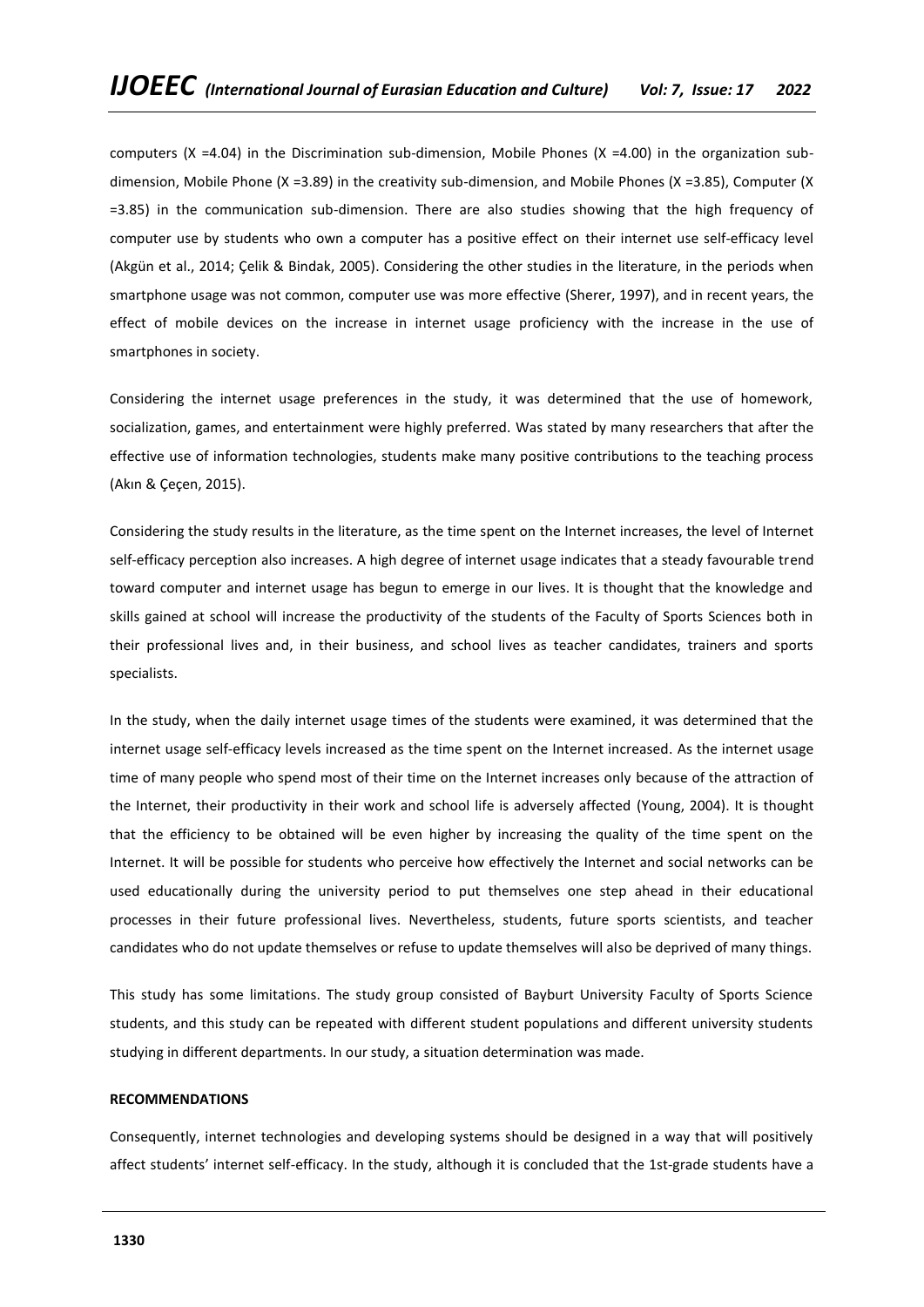high perception of computer and internet use self-efficacy, the awareness of the 2nd, 3rd, and 4th-graders about Sports Informatics, new concepts of Internet technologies, Virtual Reality, and Metaverse Concepts should be increased. The lack of physical education and sports teacher candidates in this field should be eliminated.

Sports Sciences Faculty Students who are Physical Education and Sports Teacher Candidates should be encouraged, especially by experienced academics, in the effective use of information technologies in the field of physical education and sports. In the classroom and out-of-class education activities of the instructors, they should use internet technologies at the highest level in practice courses and undertake a guiding task for sports science students in this direction.

In the studies to be conducted, different sample groups can be examined. By examining the artificial intelligence, virtual reality, and metaverse awareness of academics about internet technologies, it is suggested that the effect on students' efficiency levels should be done with multidimensional different independent variables.

## **ETHICAL TEXT**

In the research process in this article, journal writing rules, publication principles, research and publication ethics rules, and journal ethics rules were followed. Responsibility for any violations that may arise from the article belongs to the author. Data were collected voluntarily. Ethics committee approval was obtained from the Ethics Committee of Şırnak University with the letter dated 19.01.2022 and numbered 2022/3 and E.33144 to carry out the study.

**Author(s) Contribution Rate:** The first author's contribution to this article is 50% , second author's contribution to this article is 50%.

#### **REFERENCES**

- Akgün, İ. H., Akgün, M., & Şimşek, N. (2014). Sosyal bilgiler öğretmen adaylarının eğitimde bilgisayar kullanmaya ilişkin öz yeterlilik algılarının incelenmesi. *Kastamonu Eğitim Dergisi*, *23*(2), 711-722. <https://dergipark.org.tr/en/pub/kefdergi/issue/22599/241414>
- Akın, A., Kaya, M., Akın, Ü., Ahranç, Ü., & Uğur, E. (2014). İnternet öz-yeterliği ölçeği türkçe formunun geçerlik ve güvenirliği. *Bartın University Journal of Faculty of Education*, *3*(2), 404-415. https://dergipark.org.tr/en/pub/buefad/issue/3815/51213
- Akın, E., & Çeçen, M. A. (2015). Çoklu ortama dayalı Türkçe öğretimine ve çoklu ortam araçlarına yönelik öğrenci görüşleri. T*urkish Studies - International Periodical for the Languages, Literature and History of*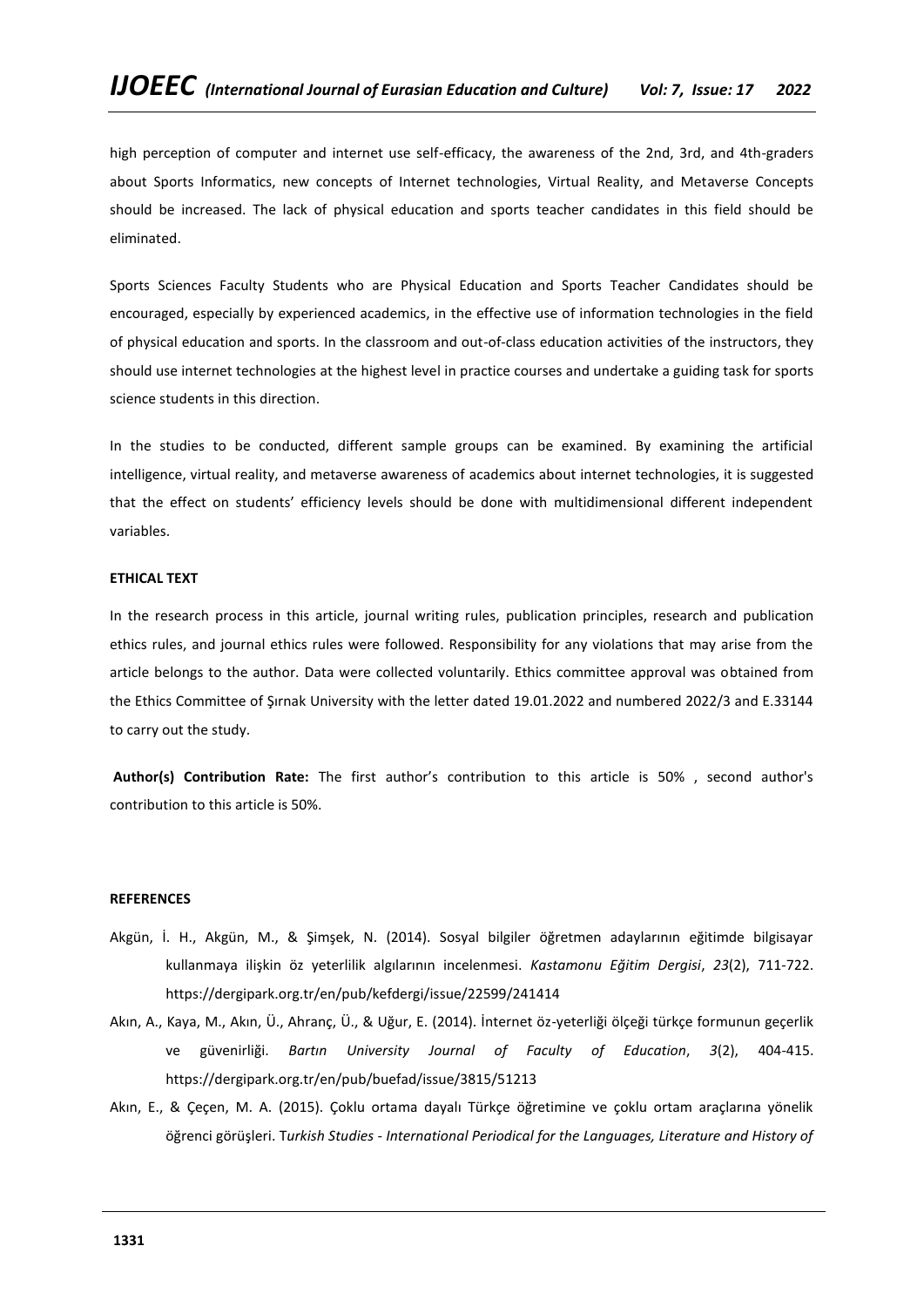*Turkish or Turkic Volum*e 10/7 Spring 2015, p. 51-72, ISSN: 1308-2140, www.turkishstudies.net, DOI Number: http://dx.doi.org/10.7827/TurkishStudies.8229

- Arvas, İ. S. (2022). Gutenberg Galaksisinden Meta Evrenine: Üçüncü Kuşak İnternet, Web 3.0. *AJIT-e: Bilişim Teknolojileri Online Dergis*, *13*(48), 53-70[. https://doi.org/10.5824/ajite.2022.01.003.x](https://doi.org/10.5824/ajite.2022.01.003.x)
- Bandura, A. (1989). Human agency in social cognitive theory. *American psychologist*, *44*(9), 1175. <https://doi.org/10.1037/0003-066X.44.9.1175>
- Coutinho, C. (2007). Infusing technology in pre service teacher education programs in Portugal: an experience with weblogs. Society for Information Technology & Teacher Education International Conference,
- Çelik, H. C., & Bindak, R. (2005). İlköğretim okullarında görev yapan öğretmenlerin bilgisayara yönelik tutumlarının çeşitli değişkenlere göre incelenmesi. *İnönü Üniversitesi Eğitim Fakültesi Dergisi*, *6*(10), 27-38.<https://app.trdizin.gov.tr/publication/paper/detail/TnpRek56UTA>
- Çiftçi, G. T. (2021). Dijital iletişim teknolojileri bağlamında açık ve uzaktan öğrenmenin kapsamı. *Açıköğretim Uygulamaları ve Araştırmaları Dergisi*, *7*(1), 1-23. <https://dergipark.org.tr/en/pub/auad/issue/60075/792966>
- Elkatmış, M. (2014). Sınıf Öğretmenlerinin Eğitsel Amaçlı İnternet Kullanım Öz Yeterlikleri. *Milli Eğitim Dergisi*, *44*, 193-204.<https://dergipark.org.tr/en/pub/milliegitim/issue/36161/406489>
- Fisher, M. (1996). Integrating information technology: Competency recommendations by teachers for teacher training. *Journal of Information Technology for Teacher Education*, *5*(3), 233-238. <https://doi.org/10.1080/0962029960050305>
- Gömleksiz, M. N., & Erten, P. (2013). Öğretmen Adaylarının Genel İnternet Özyeterlik Algıları Fırat Üniversitesi Örneği. *Ahi Evran Üniversitesi Kırşehir Eğitim Fakültesi Dergisi*, *14*(1), 119-140.
- Gronseth, S., Brush, T., Ottenbreit-Leftwich, A., Strycker, J., Abaci, S., Easterling, W., . . . Leusen, P. v. (2010). Equipping the next generation of teachers: Technology preparation and practice. *Journal of Digital Learning in Teacher Education*, *27*(1), 30-36.<https://doi.org/10.1080/21532974.2010.10784654>
- Gürbüz, F., & Kahveci, I. (2021). Fen Bilgisi Eğitimi Yüksek Lisans Öğrencilerinin STEM Eğitimi Hakkındaki Görüşlerinin Belirlenmesi. *Eurasian Journal of Teacher Education*, *2*(3), 228-244. <https://dergipark.org.tr/en/download/article-file/2100073>
- Gürbüztürk, O., Demir, O., Karadağ, M., & Demir, M. (2015). Sınıf Öğretmenlerinin Bilgisayar Ve İnternet Kullanımına İlişkin Öz-Yeterlik Algılarının Bazı Değişkenler Açısından İncelenmesi. *Electronic Turkish Studies*, *10*(11).<https://doi.org/10.7827/TurkishStudies.8465>
- Joo, Y.-J., Bong, M., & Choi, H.-J. (2000). Self-efficacy for self-regulated learning, academic self-efficacy, and Internet self-efficacy in Web-based instruction. *Educational technology research development*, *48*(2), 5-17.<https://link.springer.com/article/10.1007/bf02313398>
- Kaya, G., Ersin, Ş., & Uz, R. Ö. (2020). Fen Bilimleri Öğretmenlerinin STEM Eğitimi Hakkındaki Görüşlerinin Belirlenmesi (Bursa İli Örneği). *Uluslararası İnsan ve Sanat Araştırmaları Dergisi*, *5*(6), 100-113. <https://dergipark.org.tr/en/pub/ijhar/issue/58060/830364>
- Karasar, N. (2013). Bilimsel araştırma yöntemi. Ankara: Nobel Yayınevi.